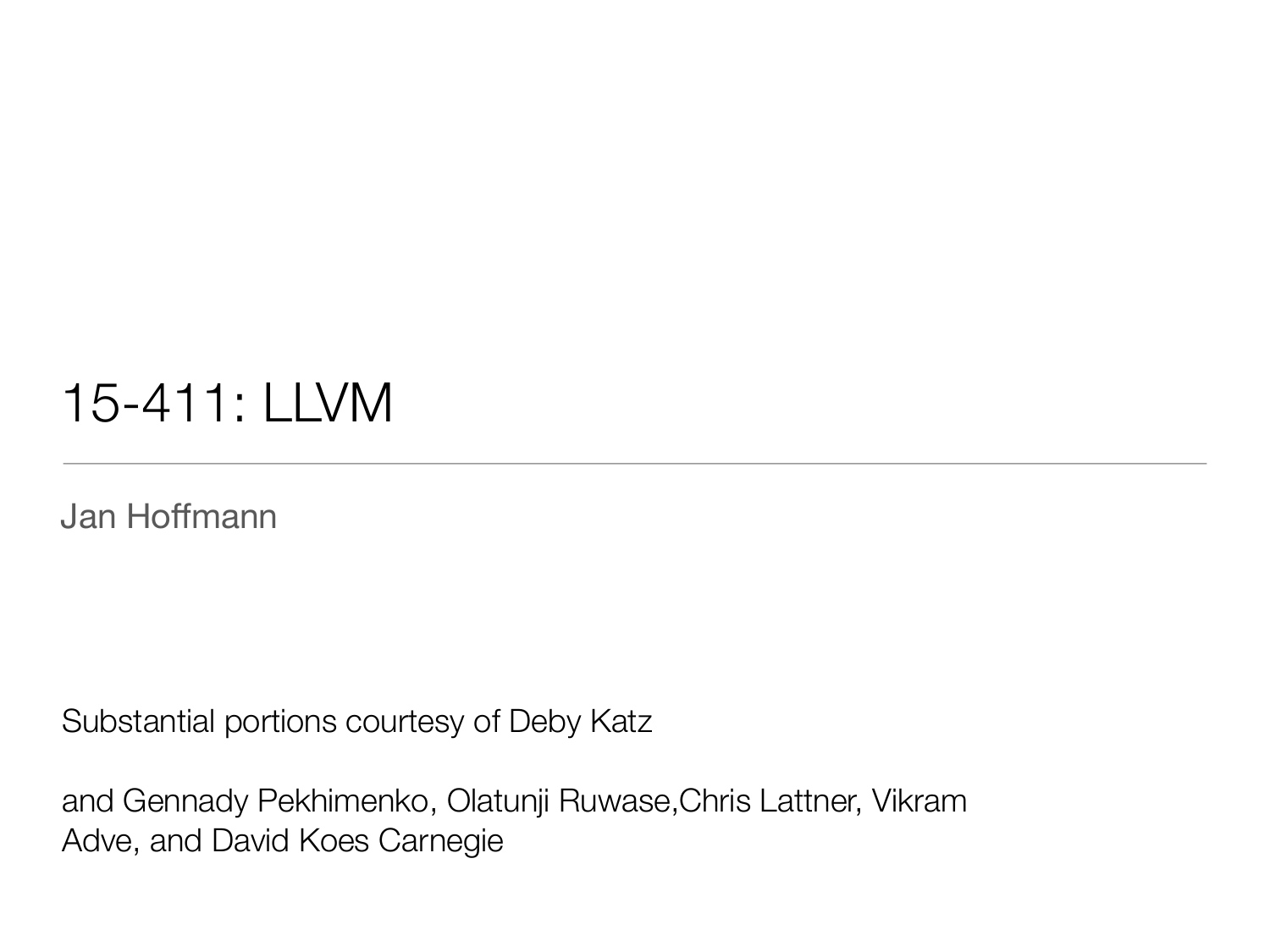### What is LLVM?

#### A collection of modular and reusable compiler and toolchain technologies

- Implemented in C++
- LLVM has been started by Vikram Adve and Chris Lattner at UIUC in 2000
- Originally 'Low Level Virtual Machine' for research on dynamic compilation
- Evolved into an umbrella project for a lot different things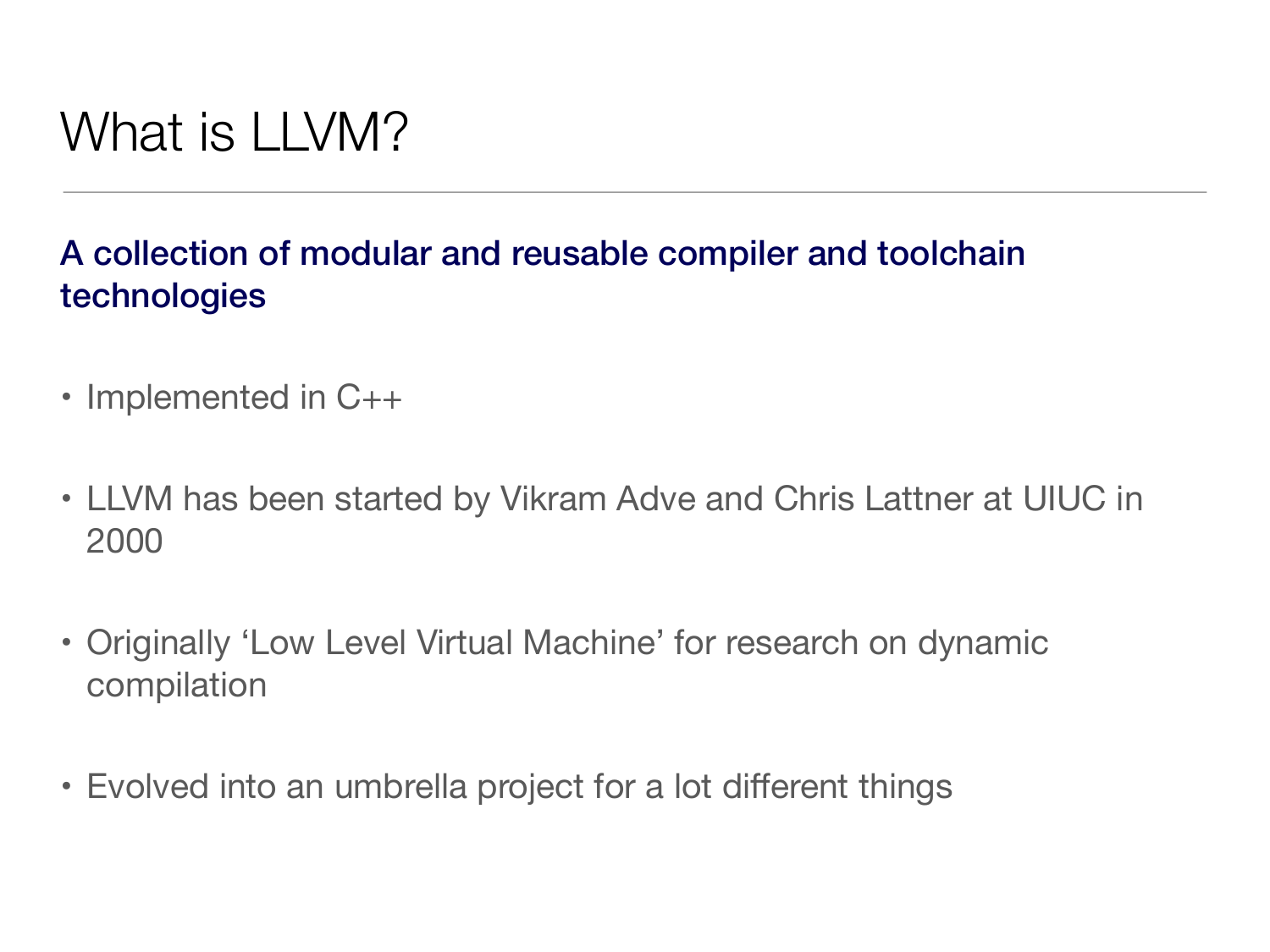# LLVM Components

- LLVM Core: optimizer for source- and target independent LLVM IR code generator for many architectures
- Clang: C/C++/Objective C compiler that uses LLVM Core Includes the Clang Static Analyzer for bug finding
- libcc+: implementation of C++ standard library
- LLDB: debugger for C, C++, and Objective C
- dragonegg: parser front end for compiling Fortran, Ada, ...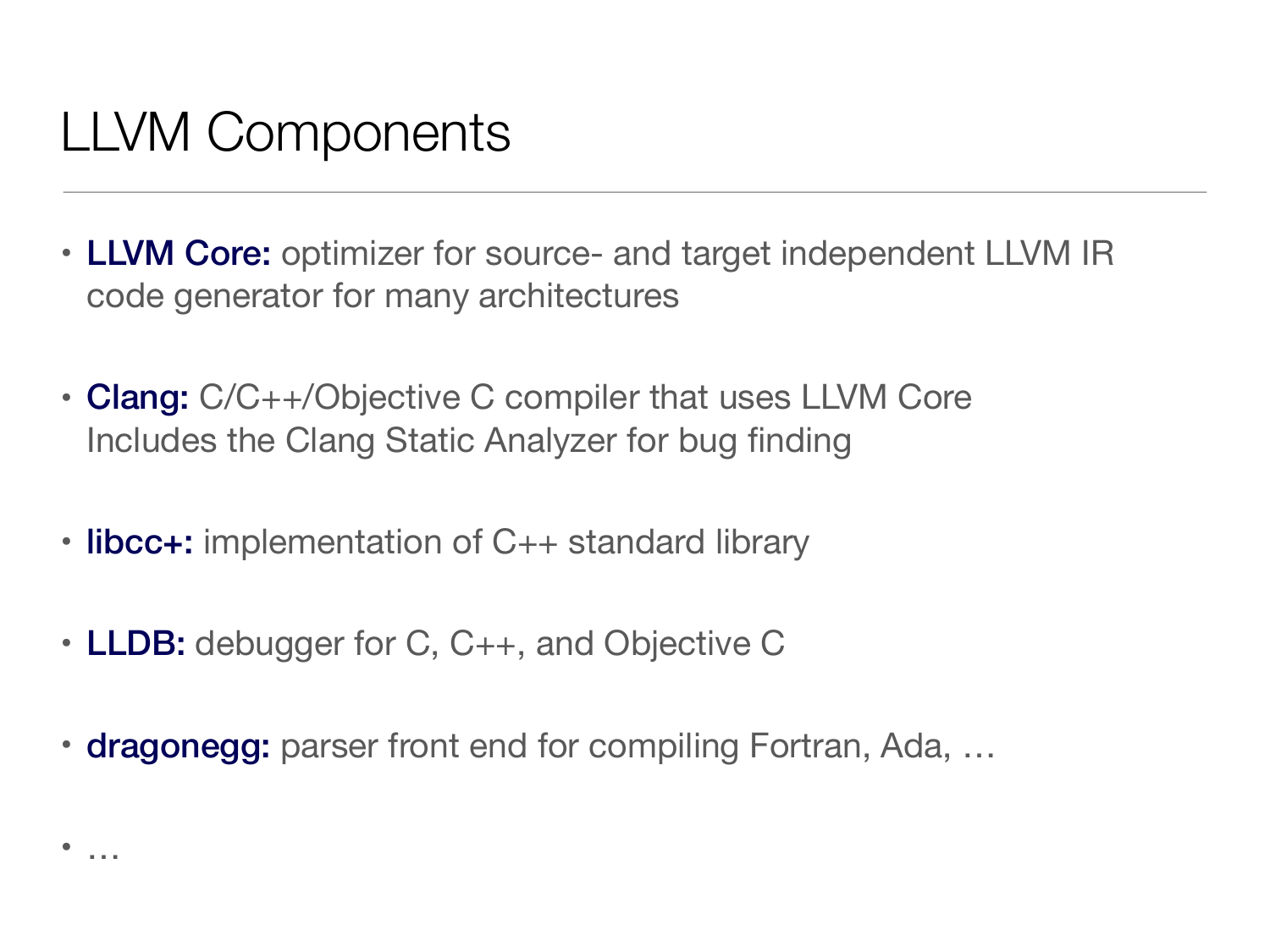

LLVM Compiler Framework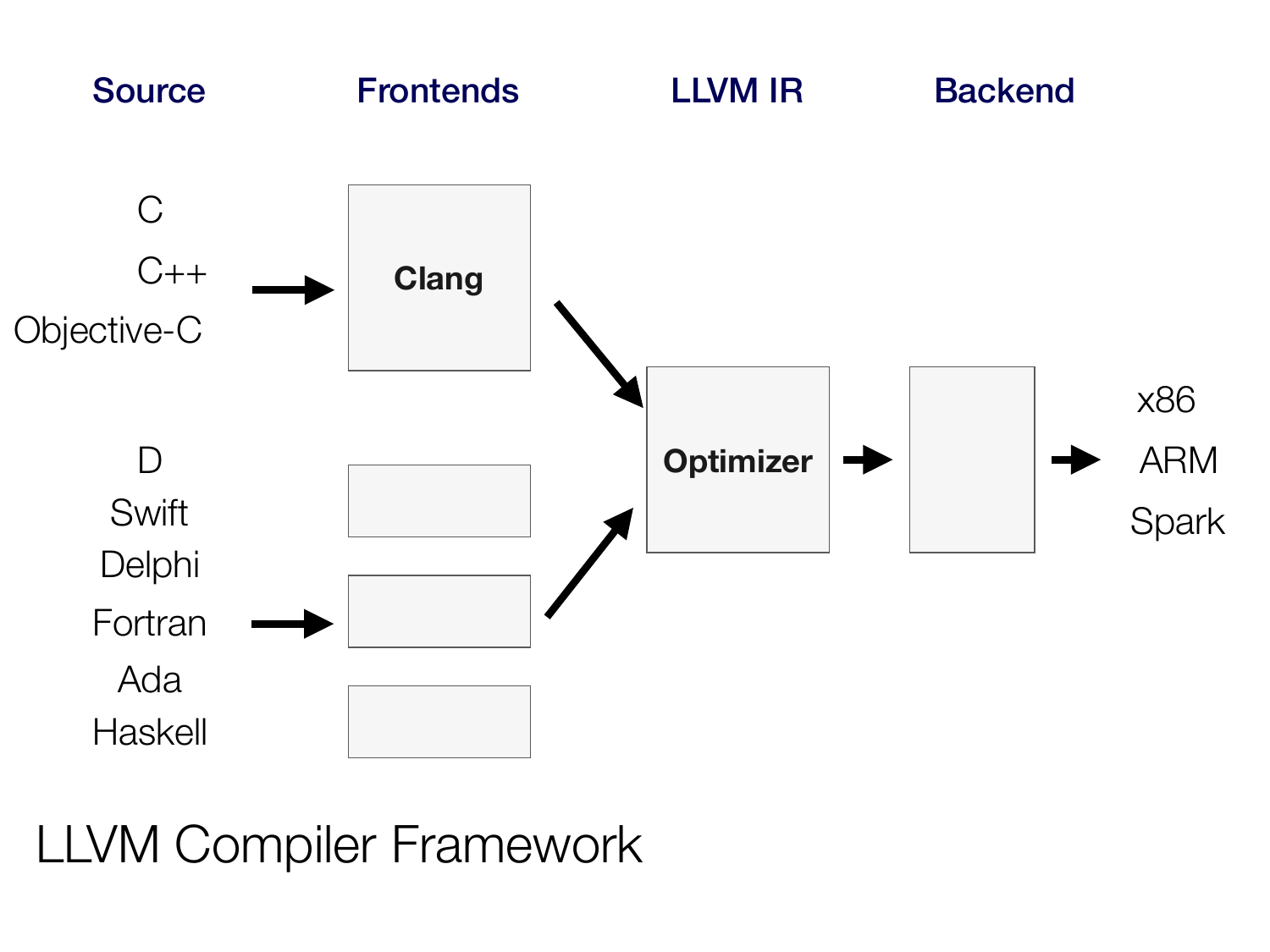# LLVM Analysis Passes

Basic-Block Vectorization Profile Guided Block Placement Break critical edges in CFG Merge Duplicate Global Simple constant propagation Dead Code Elimination Dead Argument Elimination Dead Type Elimination Dead Instruction Elimination Dead Store Elimination Deduce function attributes Dead Global Elimination

Global Variable Optimizer Global Value Numbering Canonicalize Induction Variables Function Integration/Inlining Combine redundant instructions Internalize Global Symbols Interprocedural constant propa. Jump Threading Loop-Closed SSA Form Pass Loop Strength Reduction Rotate Loops Loop Invariant Code Motion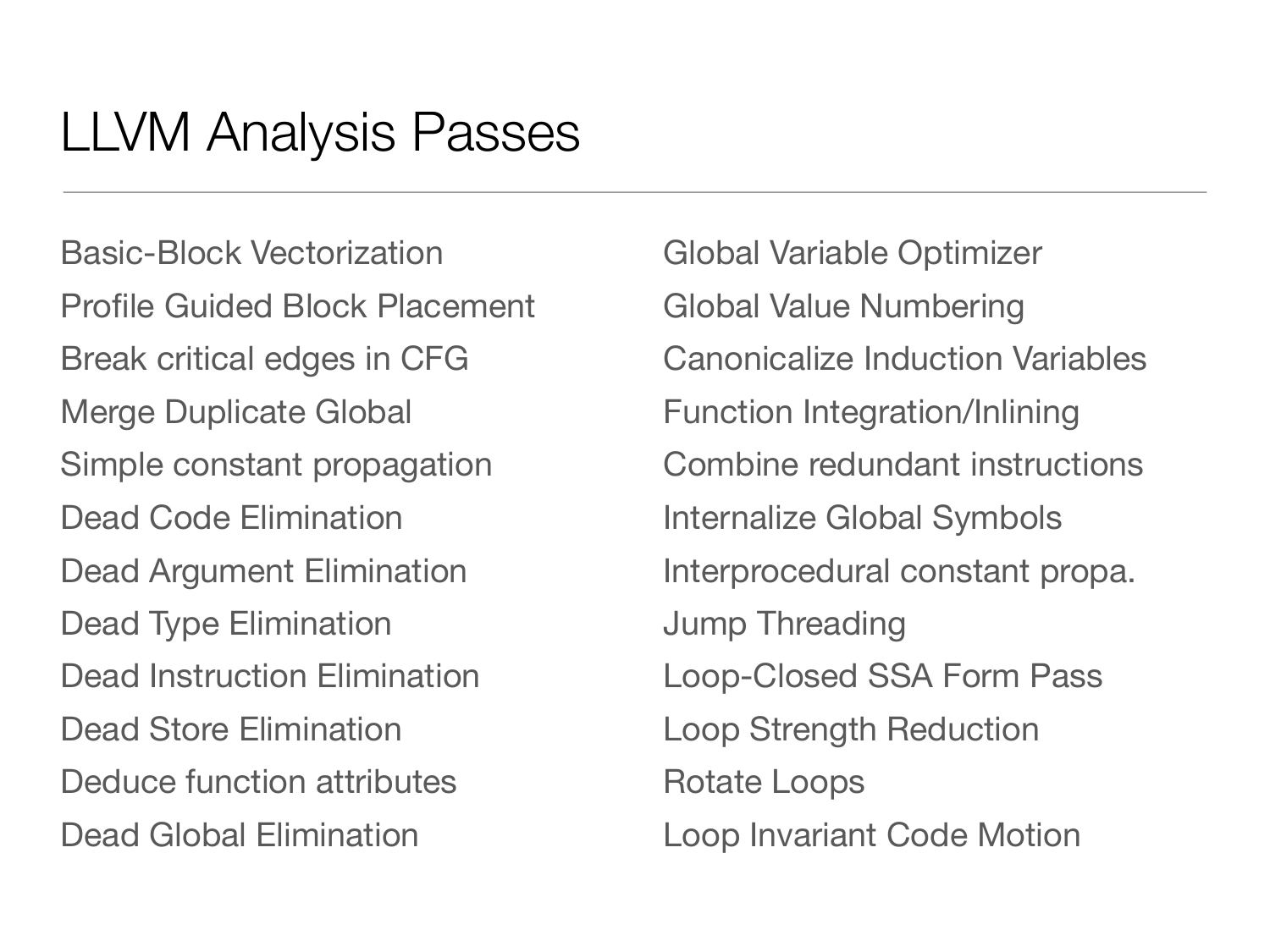# LLVM Analysis Passes

Canonicalize natural loops

Unroll loops

Unswitch loops

-mem2reg:

#### Promote Memory to Register

MemCpy Optimization Merge Functions Unify function exit nodes Remove unused exception handling Reassociate expressions Demote all values to stack slots

Sparse Conditional Cons. Propaga. Simplify the CFG Code sinking Strip all symbols from a module Strip debug info for unused symbols Strip Unused Function Prototypes Strip all llvm.dbg.declare intrinsics Tail Call Elimination Delete dead loops Extract loops into new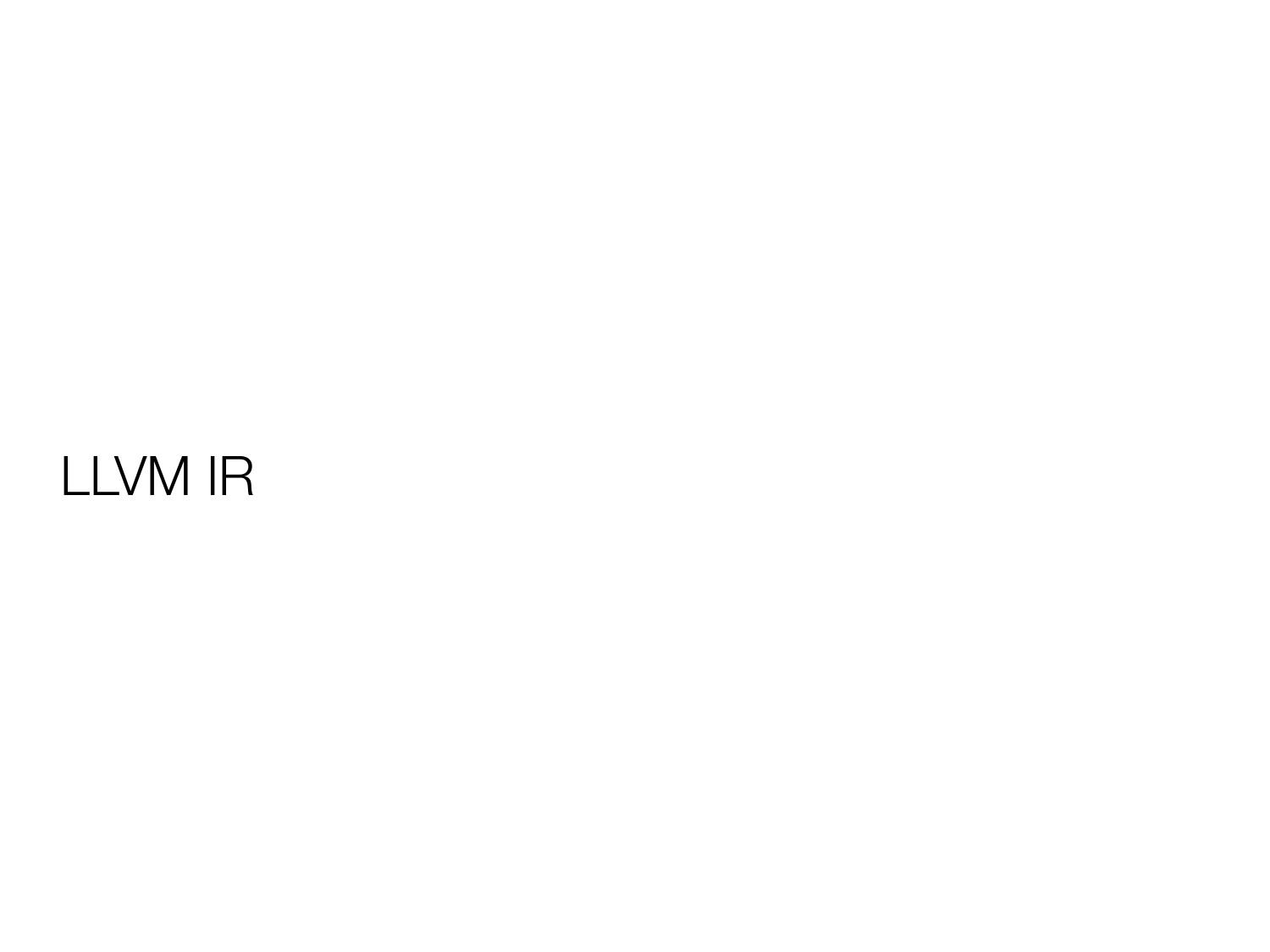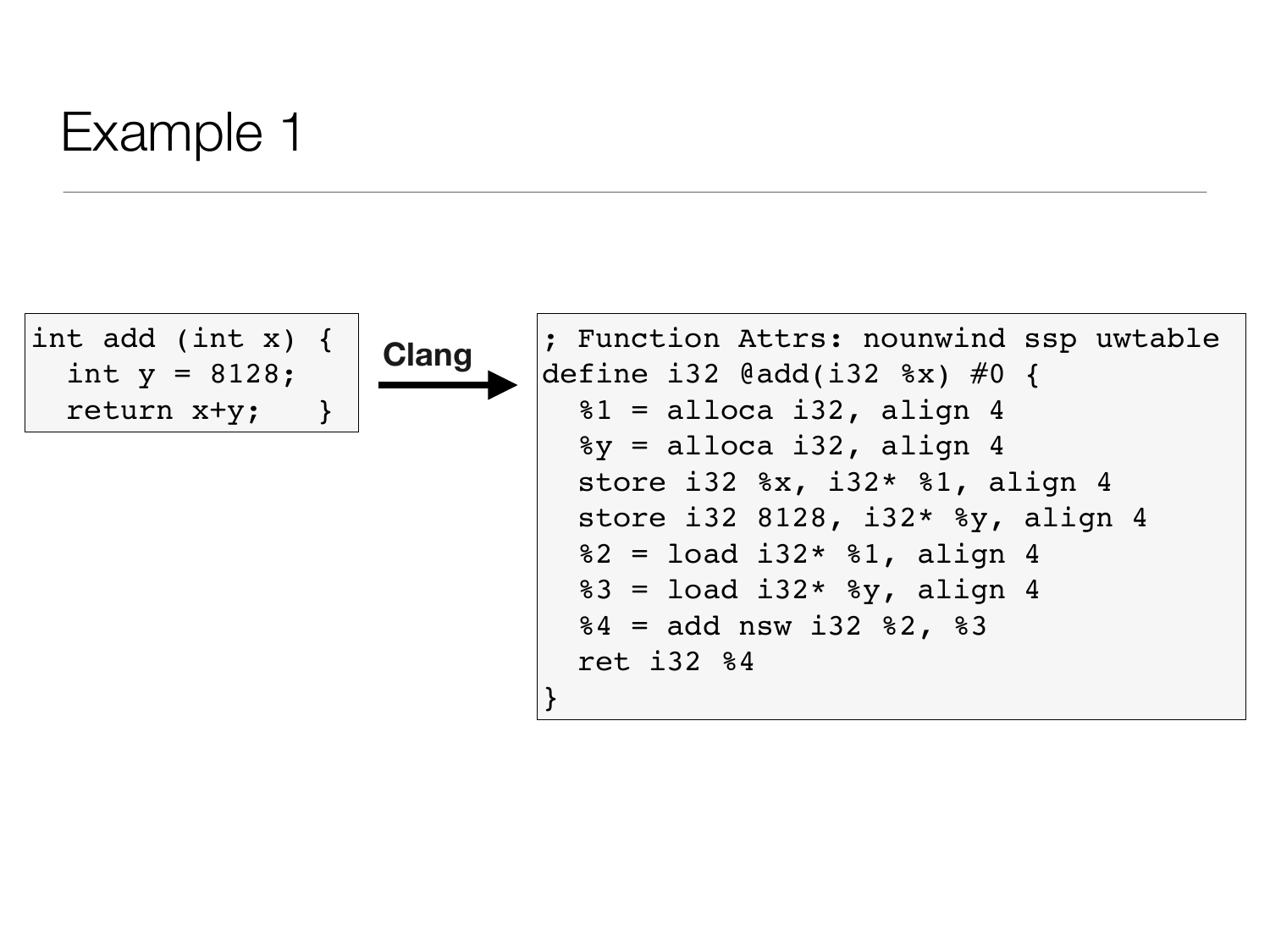Functions are parametrized with arguments and types.



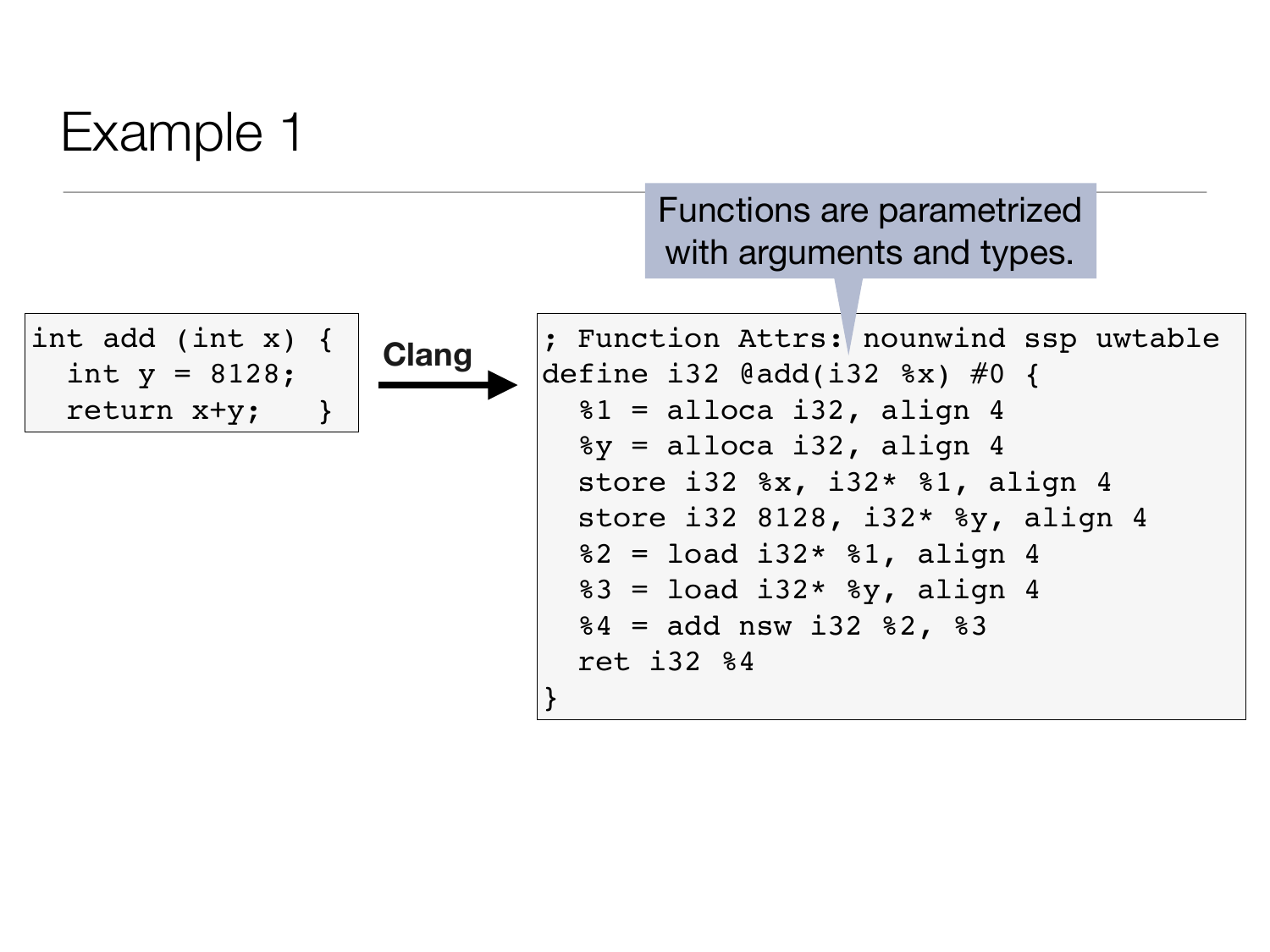Functions are parametrized with arguments and types.



Local vars are allocated on the stack; not in temps.

**Clang** : Function Attrs: nounwind ssp uwtable define i32 @add(i32 %x) #0 {  $81 =$  alloca i32, align 4  $\gamma$  = alloca i32, align 4 store i32 %x, i32\* %1, align 4 store i32 8128, i32\* %y, align 4  $82 =$  load i32\*  $81$ , align 4  $83 =$  load i32\*  $8y$ , align 4  $84 =$  add nsw i32  $82,$   $83$  ret i32 %4 }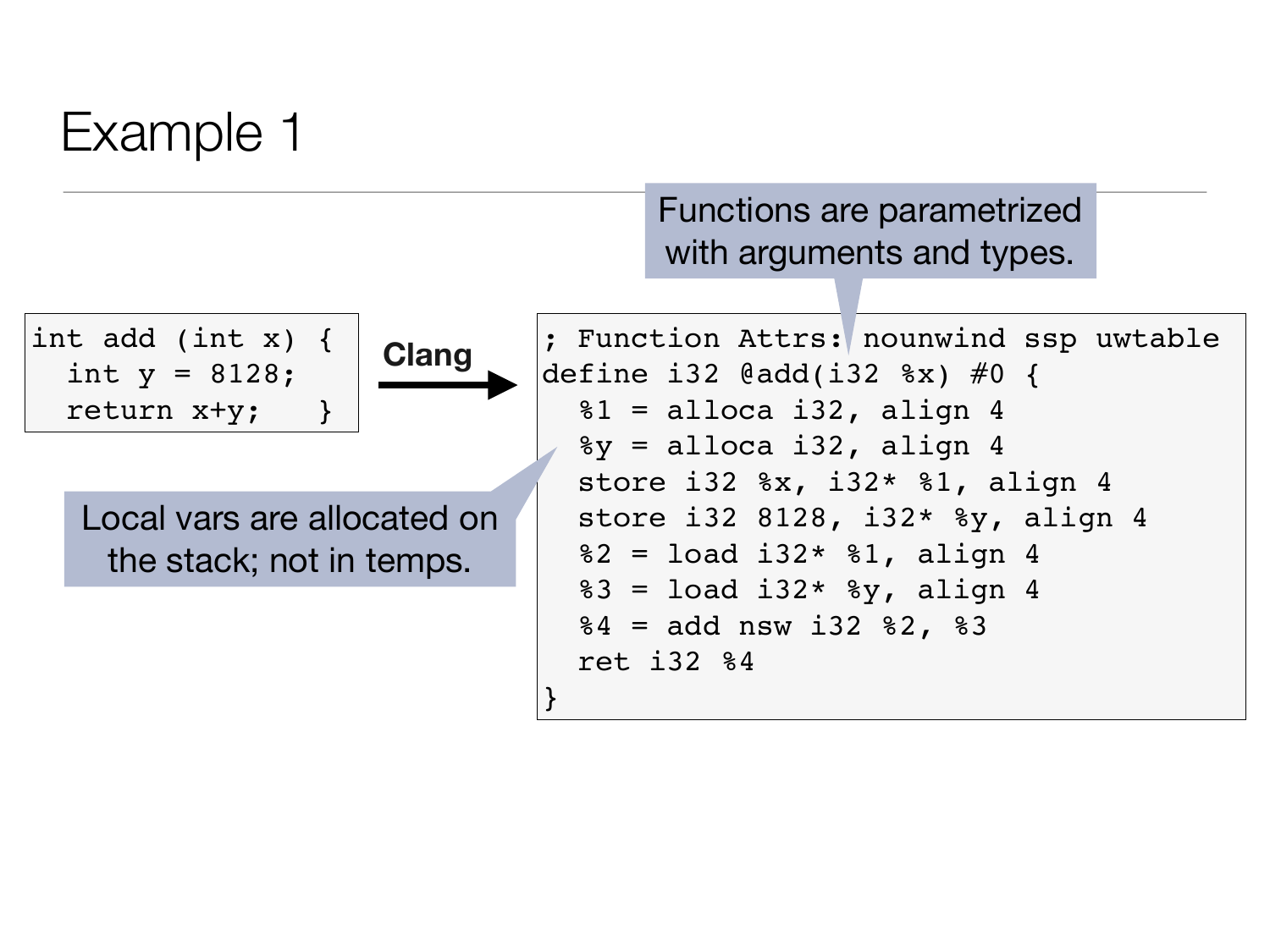Functions are parametrized with arguments and types.



Instructions have types: i32 is for 32bit integers.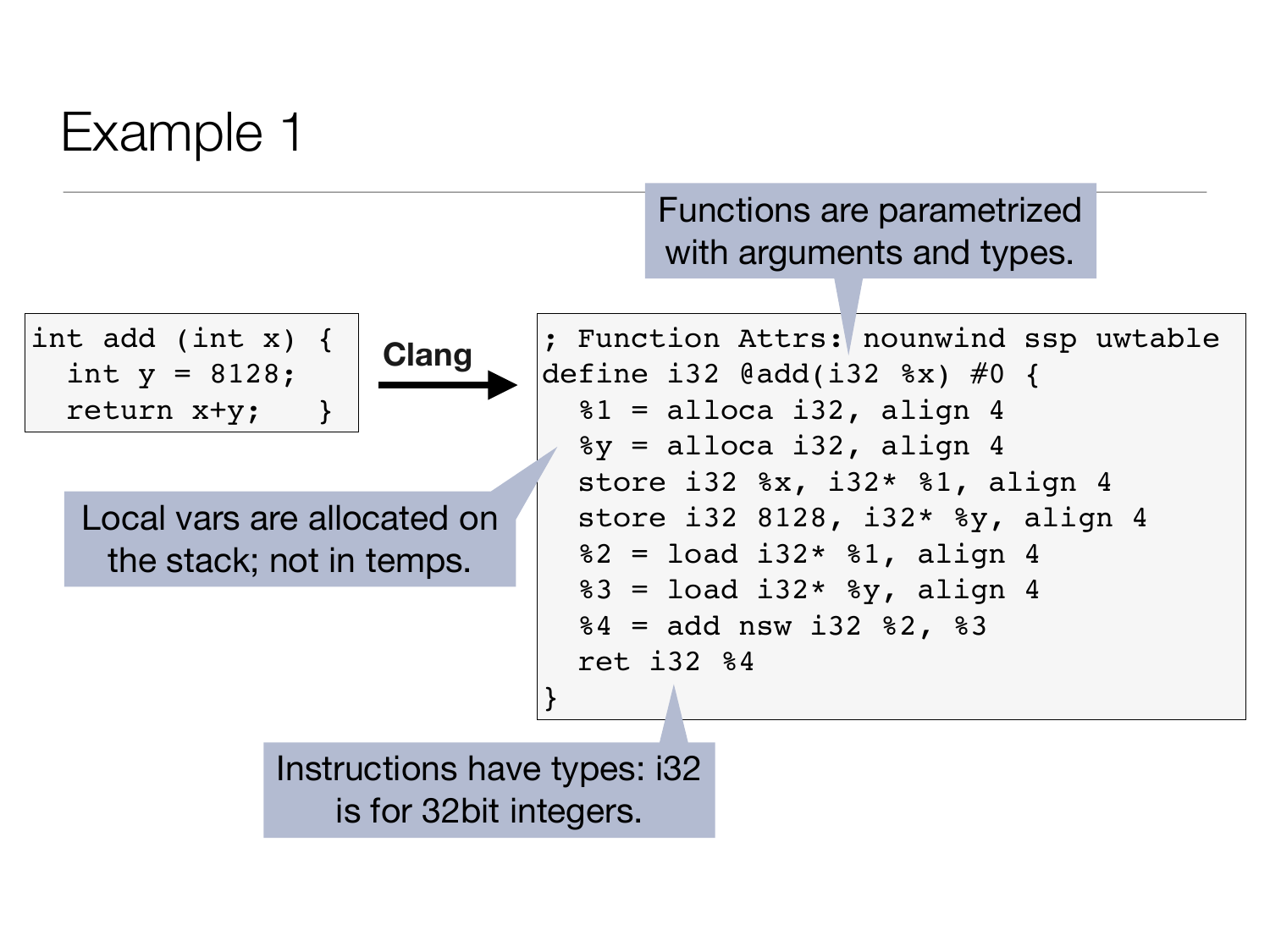Functions are parametrized with arguments and types.

![](_page_11_Figure_2.jpeg)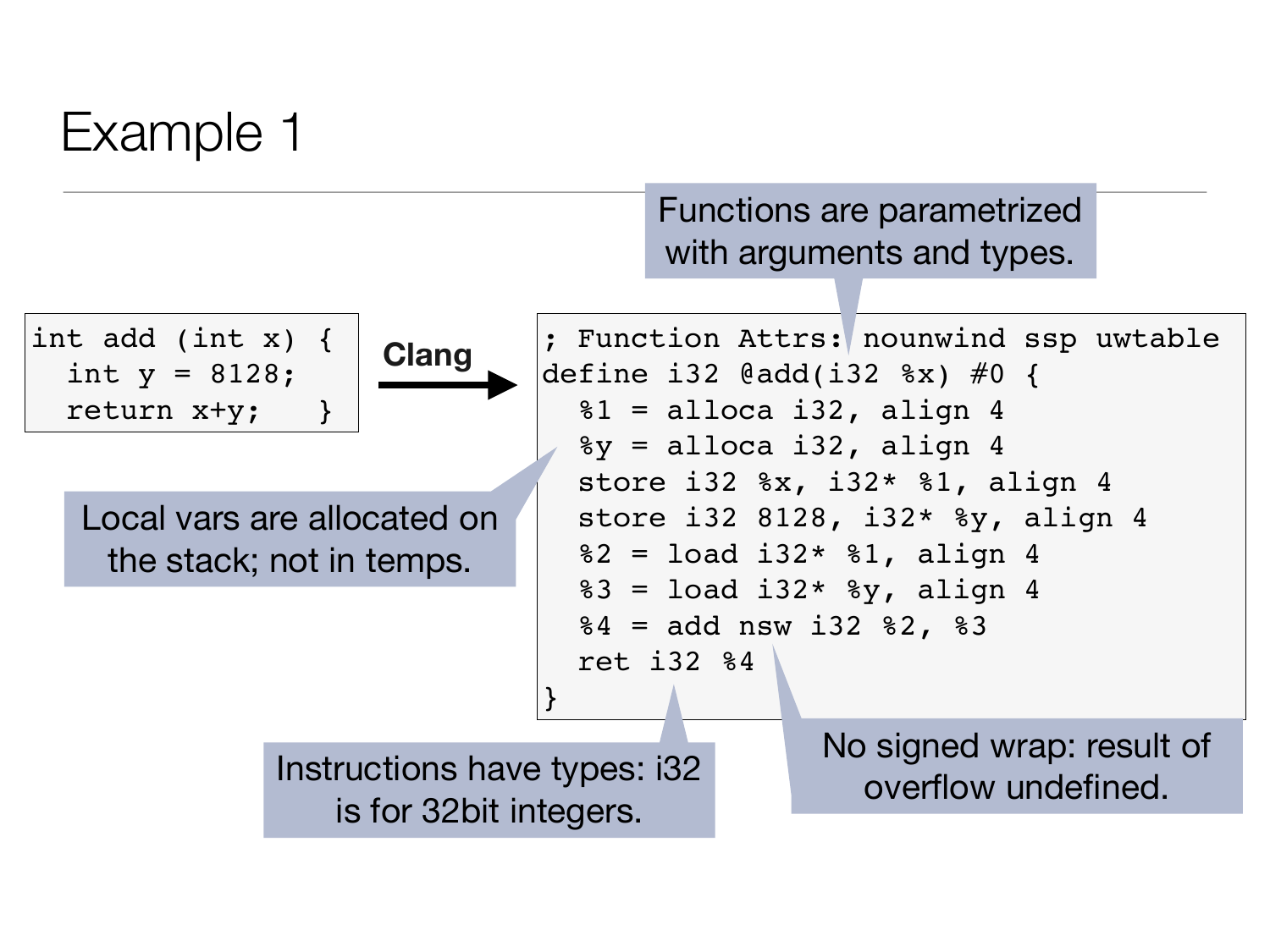| Example2                                 | ; Function Attrs: nounwind ssp uwtable<br>define i32 @loop(i32 $\text{\%}$ n) #0 {                                                                         |
|------------------------------------------|------------------------------------------------------------------------------------------------------------------------------------------------------------|
| int loop (int n) $\{$<br>int $i = n$ ;   | $81 =$ alloca i32, align 4<br>$\hat{z}$ i = alloca i32, align 4<br>store i32 $n, i32 * 1, a$ lign 4                                                        |
| while( $i$ <1000){ $i$ ++;}<br>return i; | $82 =$ load i32* $81$ , align 4<br>store i32 $82$ , i32* $8i$ , align 4<br>br label %3                                                                     |
| <b>Clang</b>                             | $:$ $<$ label>:3<br>; $preds = 86, 80$<br>$84 =$ load i32* $8i$ , align 4<br>$85 = i$ cmp slt i32 $84, 1000$<br>br il $85$ , label $86$ , label $89$       |
|                                          | $:$ $<$ label>:6<br>; $preds = 83$<br>$87 =$ load i32* $8i$ , align 4<br>$88 =$ add nsw i32 $87, 1$<br>store i32 $88$ , i32* $8i$ , align 4<br>br label %3 |
|                                          | $:$ $<$ label>:9<br>; $preds = 83$<br>$810 =$ load i32* $8i$ , align 4<br>ret i32 %10                                                                      |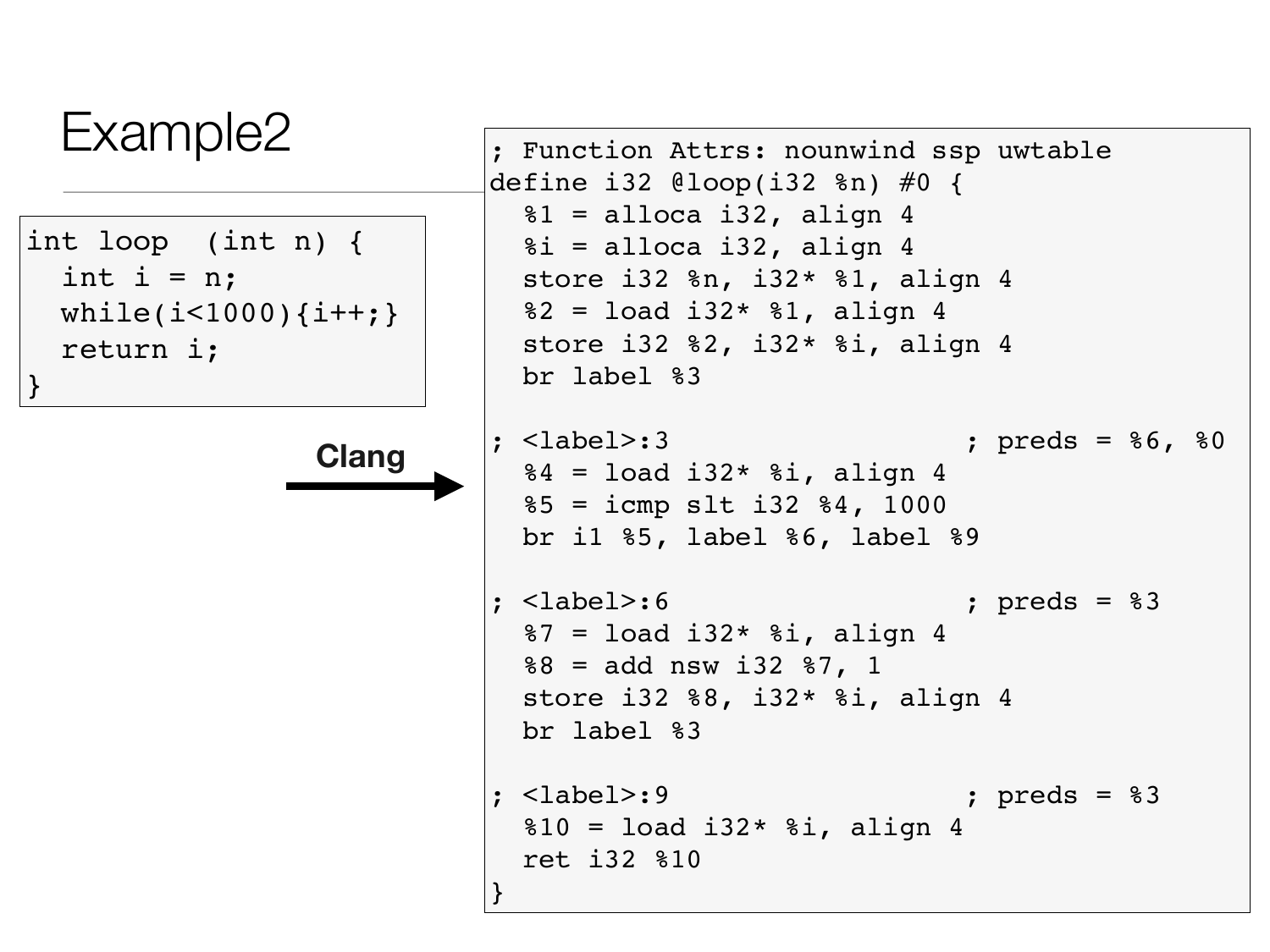![](_page_13_Figure_0.jpeg)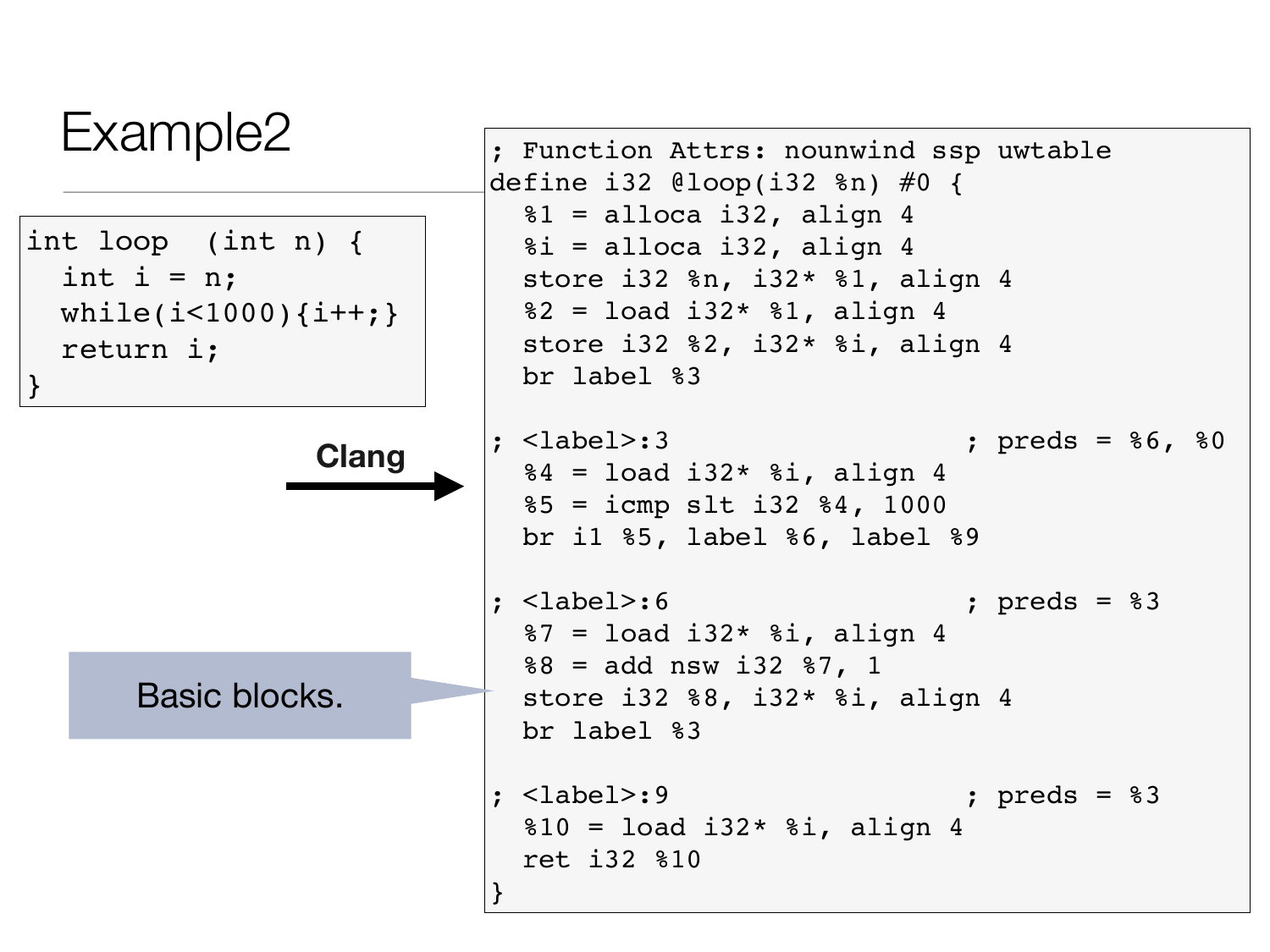![](_page_14_Figure_0.jpeg)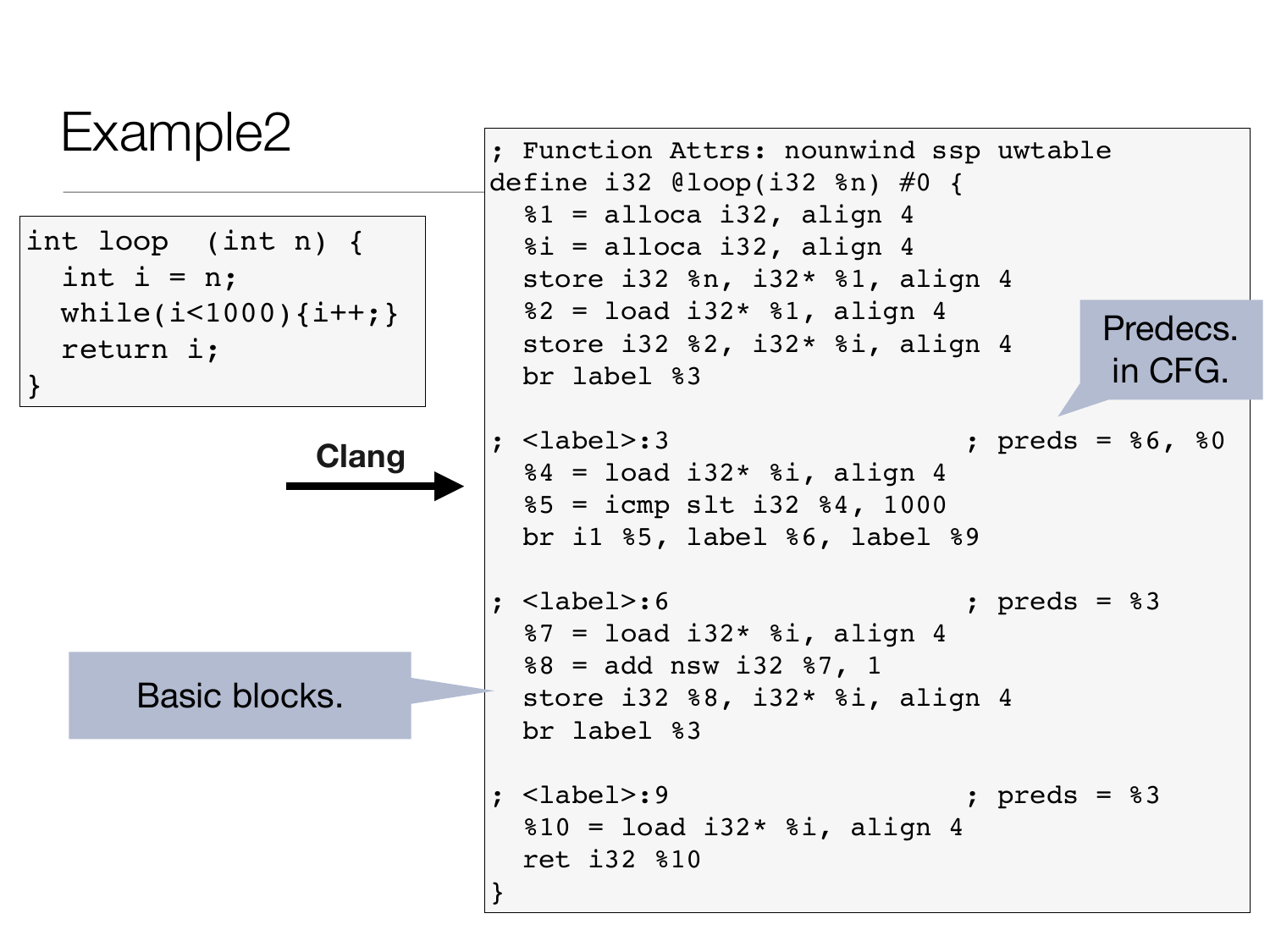- Three address pseudo assembly
- Reduced instruction set computing (RISC)
- Static single assignment (SSA) form
- Infinite register set
- Explicit type info and typed pointer arithmetic
- Basic blocks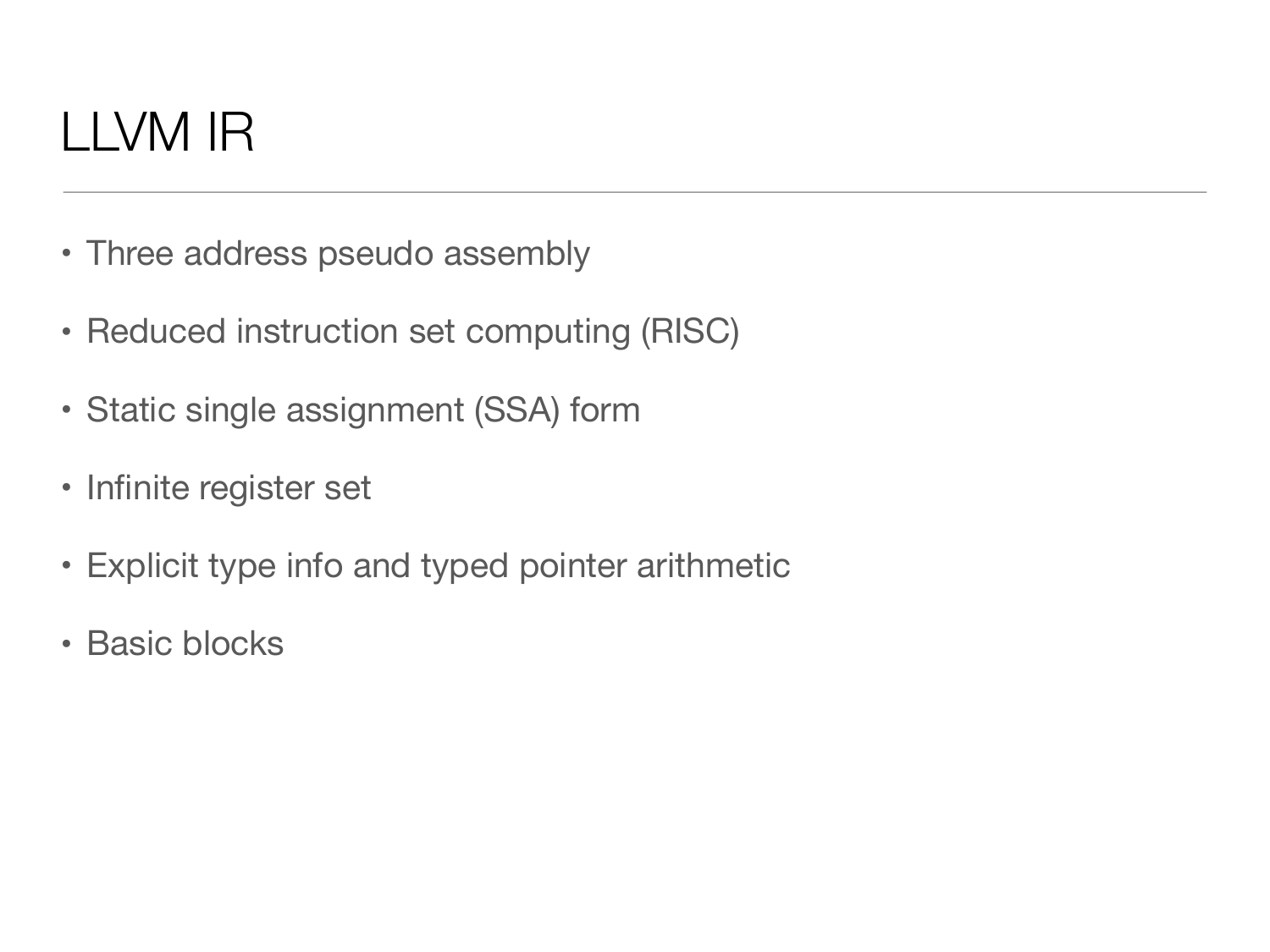- LLVM Instruction Set Overview • Three address pseudo assembly
- Reduced instruction set computing (RISC)
- $\overline{\phantom{a}}$  $\overline{\text{I}}$ - Infinite virtual region  $\overline{\text{I}}$ • Static single assignment (SSA) form
- $\sim$  Sightly-set - Loading instructions with the store instructions with the store in the store in the store in the store in the store in the store in the store in the store in the store in the store in the store in the store in the store • Infinite register set
- Explicit type info and typed pointer arithmetic
- **loop: ; preds = %bb0, %loop %i.1 = phi i32 [ 0, %bb0 ], [ %i.2, %loop ] %AiAddr = getelementptr float\* %A, i32 %i.1 call void @Sum(float %AiAddr, %pair\* %P) %i.2 = add i32 %i.1, 1 %exitcond = icmp eq i32 %i.1, %N br i1 %exitcond, label %outloop, label %loop for (i = 0; i < N; i++) Sum(&A[i], &P);** • Basic blocks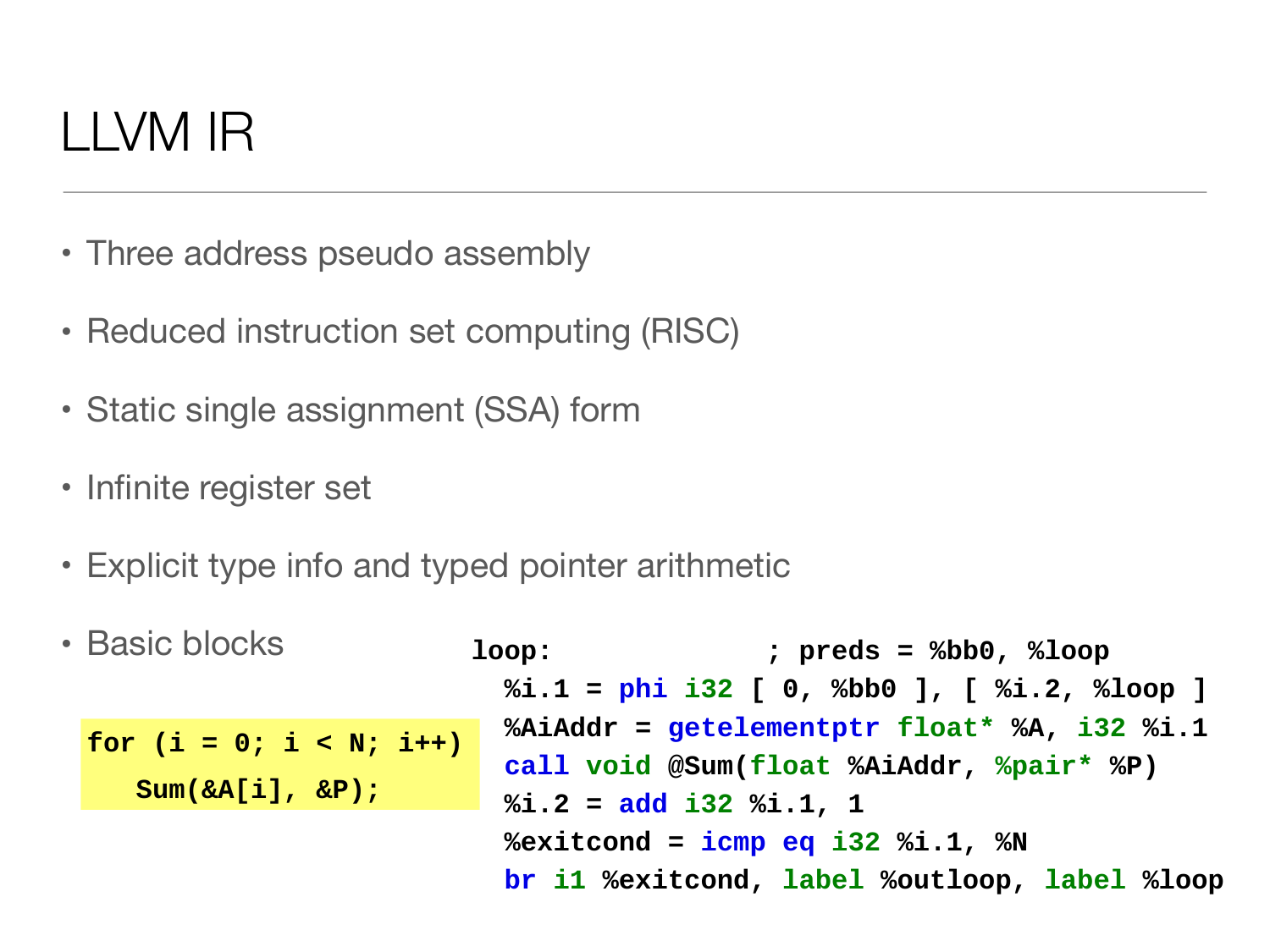- LLVM Instruction Set Overview • Three address pseudo assembly
- Reduced instruction set computing (RISC)
- $\overline{\phantom{a}}$  $\overline{\text{I}}$ - Infinite virtual region  $\overline{\text{I}}$ • Static single assignment (SSA) form
- $\sim$  Simple, low-level constructs constructs  $\sim$  $\epsilon$  equations with typed-pointers with the contract  $\epsilon$ • Infinite register set

Stack allocated temps eliminated by mem2reg.

- Explicit type info and typed pointer arithmetic
- **for (i = 0; i < N; i++) Sum(&A[i], &P);** • Basic blocks

```
loop: ; preds = %bb0, %loop 
  %i.1 = phi i32 [ 0, %bb0 ], [ %i.2, %loop ]
  %AiAddr = getelementptr float* %A, i32 %i.1
  call void @Sum(float %AiAddr, %pair* %P)
  %i.2 = add i32 %i.1, 1
  %exitcond = icmp eq i32 %i.1, %N
  br i1 %exitcond, label %outloop, label %loop
```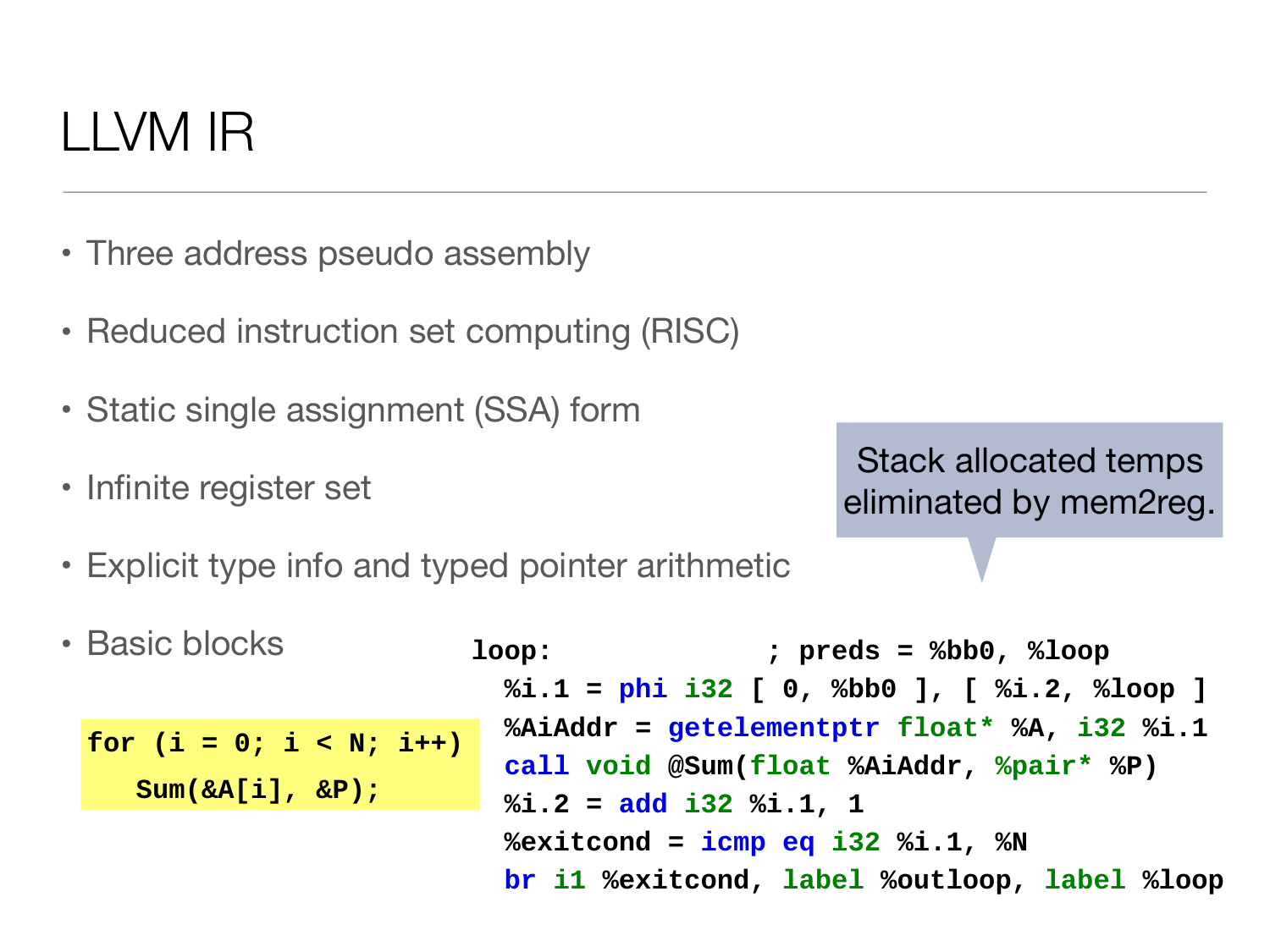### LLVM IR Structure

- **Module contains Functions and GlobalVariables**
	- Module is unit of compilation, analysis, and optimization
- **Function contains BasicBlocks and Arguments**
	- Functions roughly correspond to functions in C
- **BasicBlock contains list of instructions**
	- Each block ends in a control flow instruction
- **Instruction is opcode + vector of operands**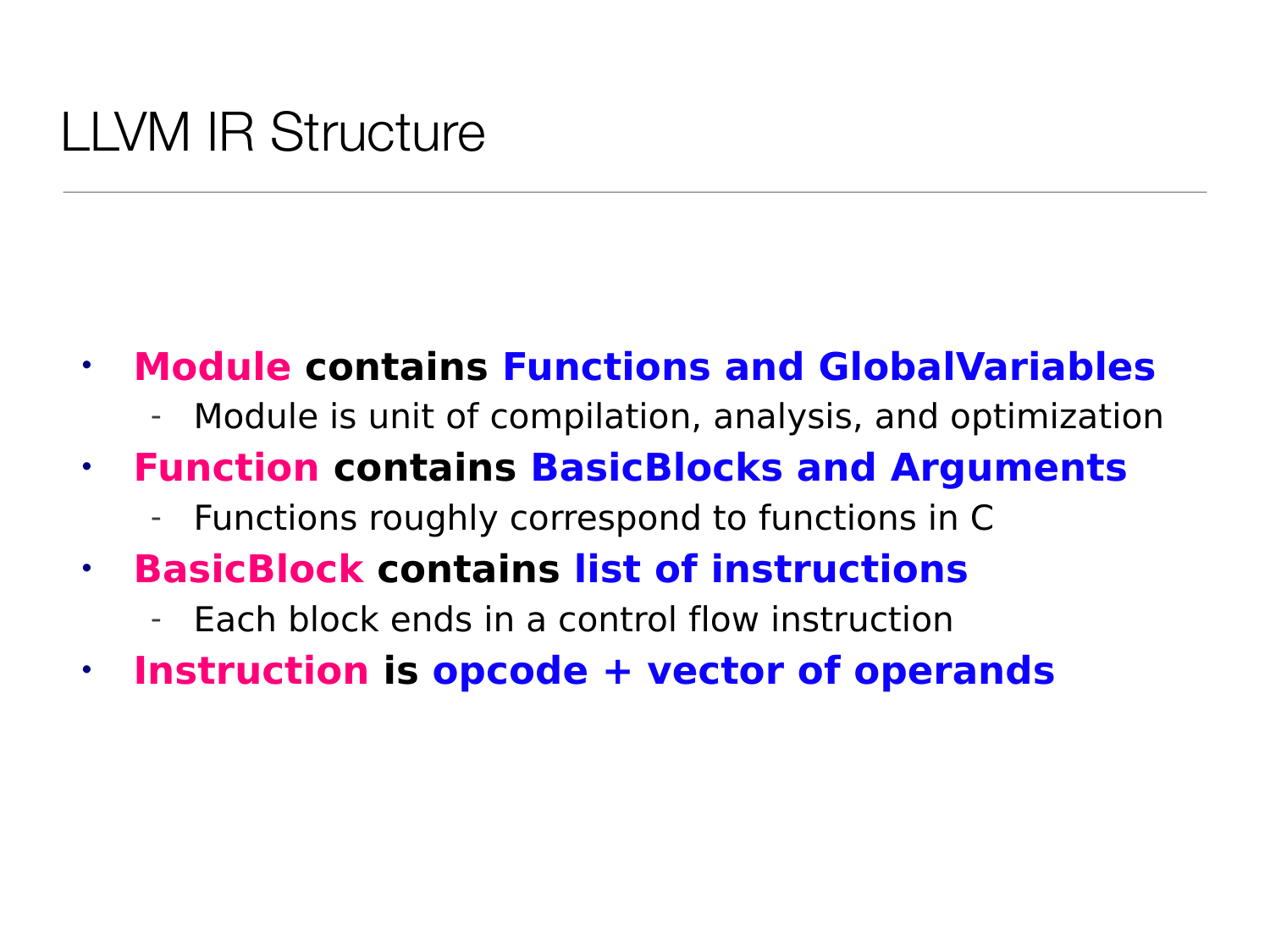# Type System

• <u>Ilvm.org</u>:

"The LLVM type system is one of the most important features of the intermediate representation.

Being typed enables a number of optimizations to be performed on the intermediate representation directly, without having to do extra analyses on the side before the transformation.

A strong type system makes it easier to read the generated code and enables novel analyses and transformations that are not feasible to perform on normal three address code representations"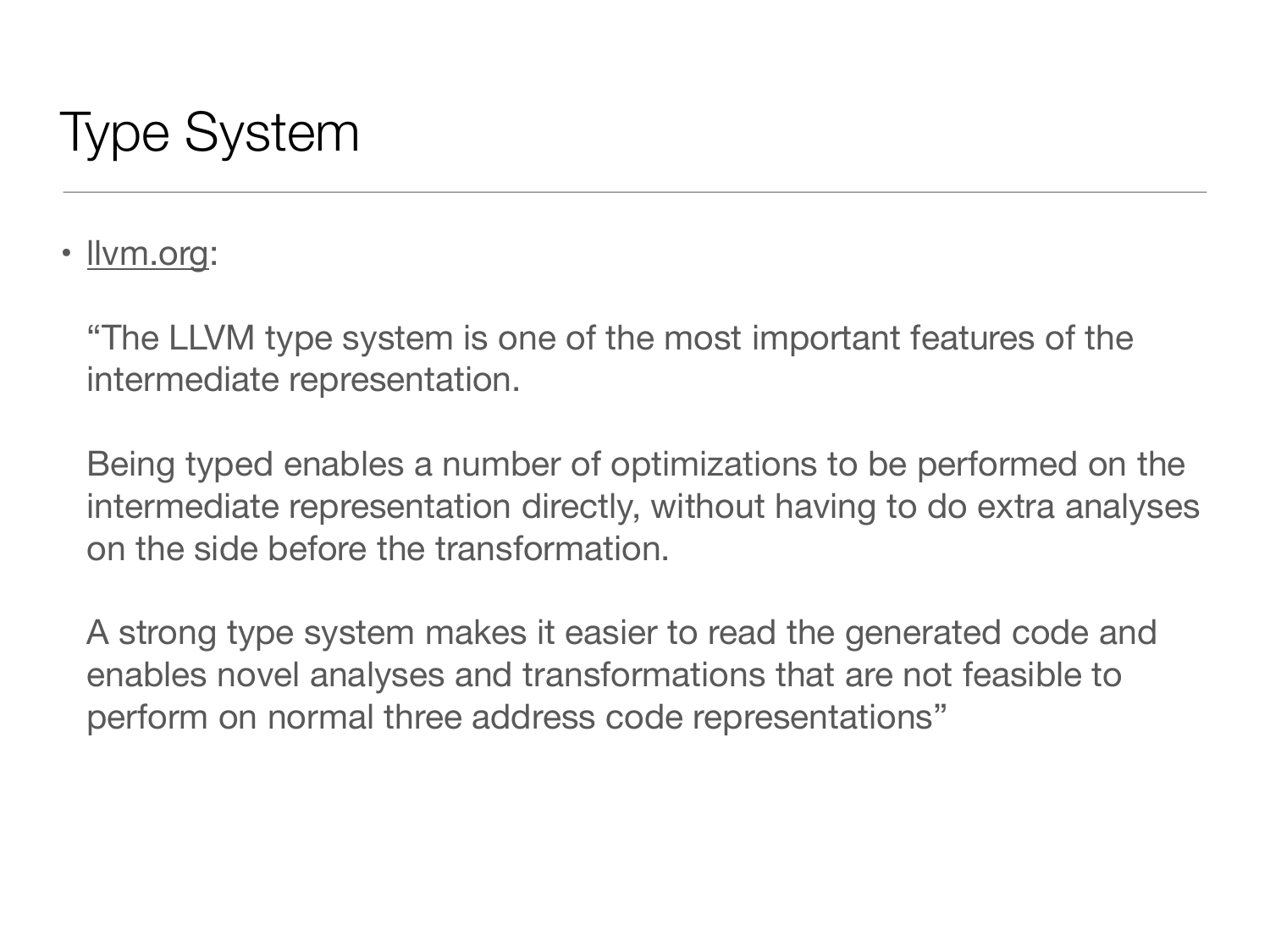### Type System

Greg Morrisett and Karl Crary: Typed Assembly (1998)

#### • <u>Ilvm.org</u>:

"The LLVM type system is one of the most important features of the intermediate representation.

Being typed enables a number of optimizations to be performed on the intermediate representation directly, without having to do extra analyses on the side before the transformation.

A strong type system makes it easier to read the generated code and enables novel analyses and transformations that are not feasible to perform on normal three address code representations"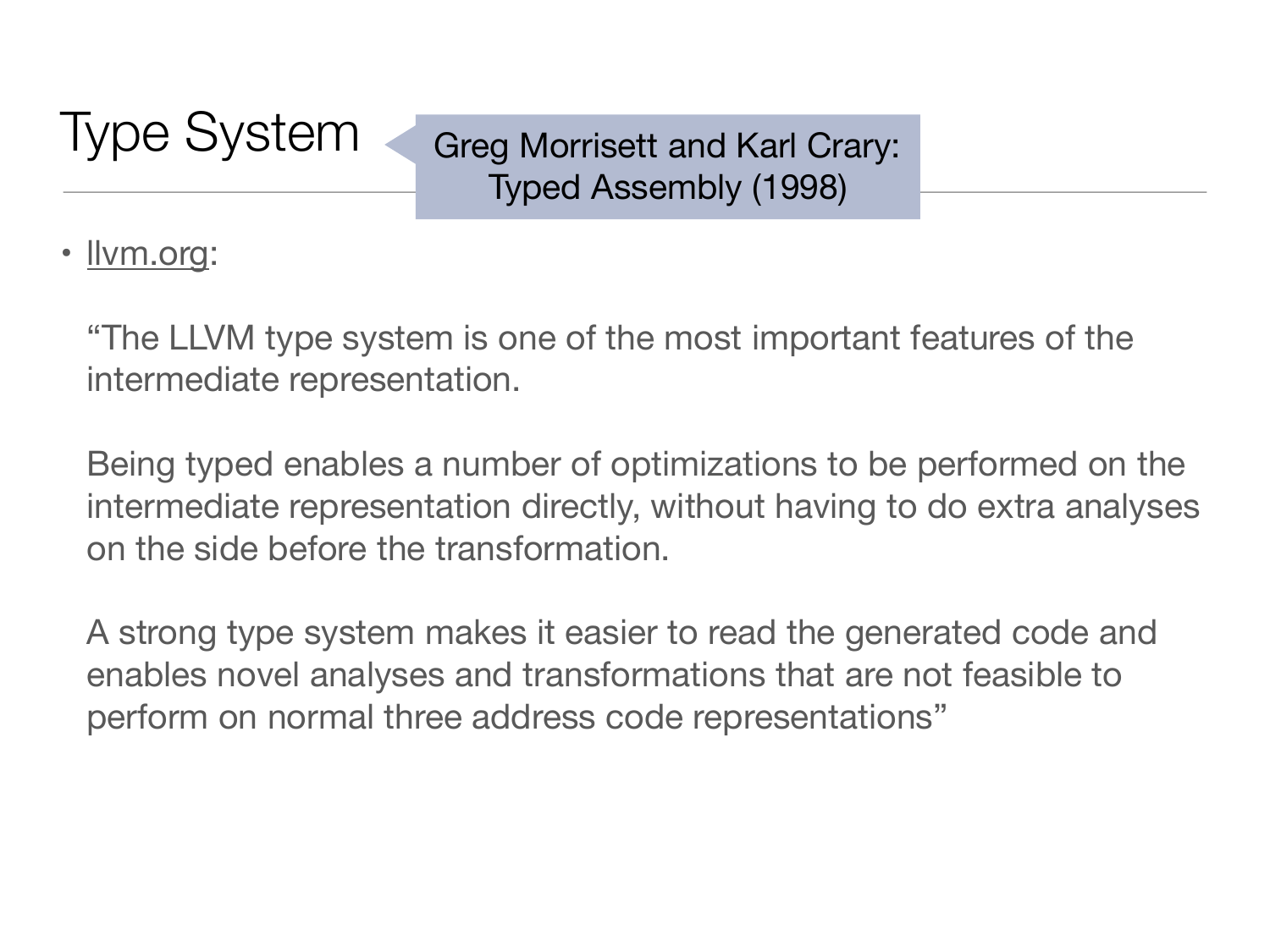#### Integer Types

![](_page_21_Picture_2.jpeg)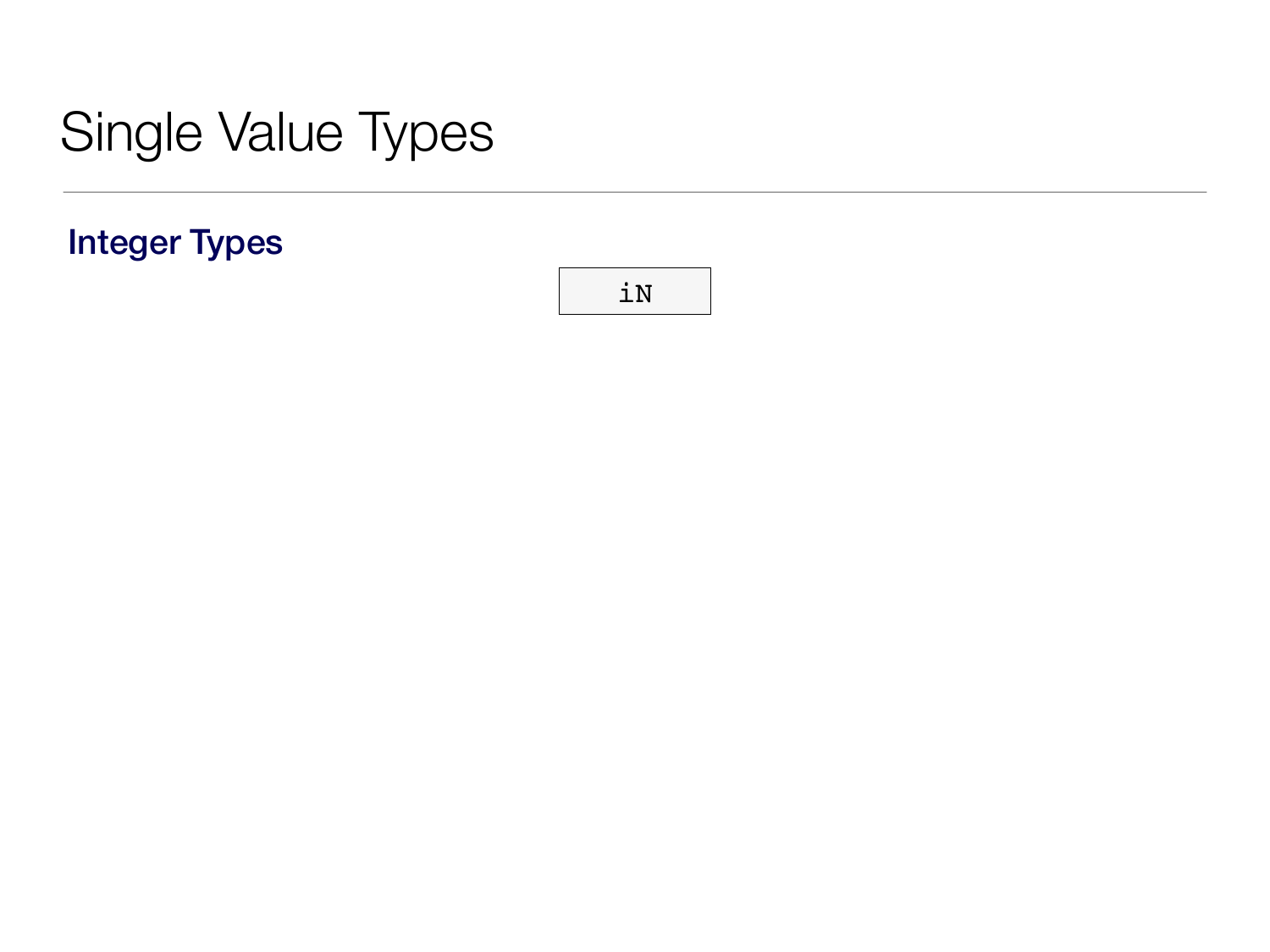![](_page_22_Figure_2.jpeg)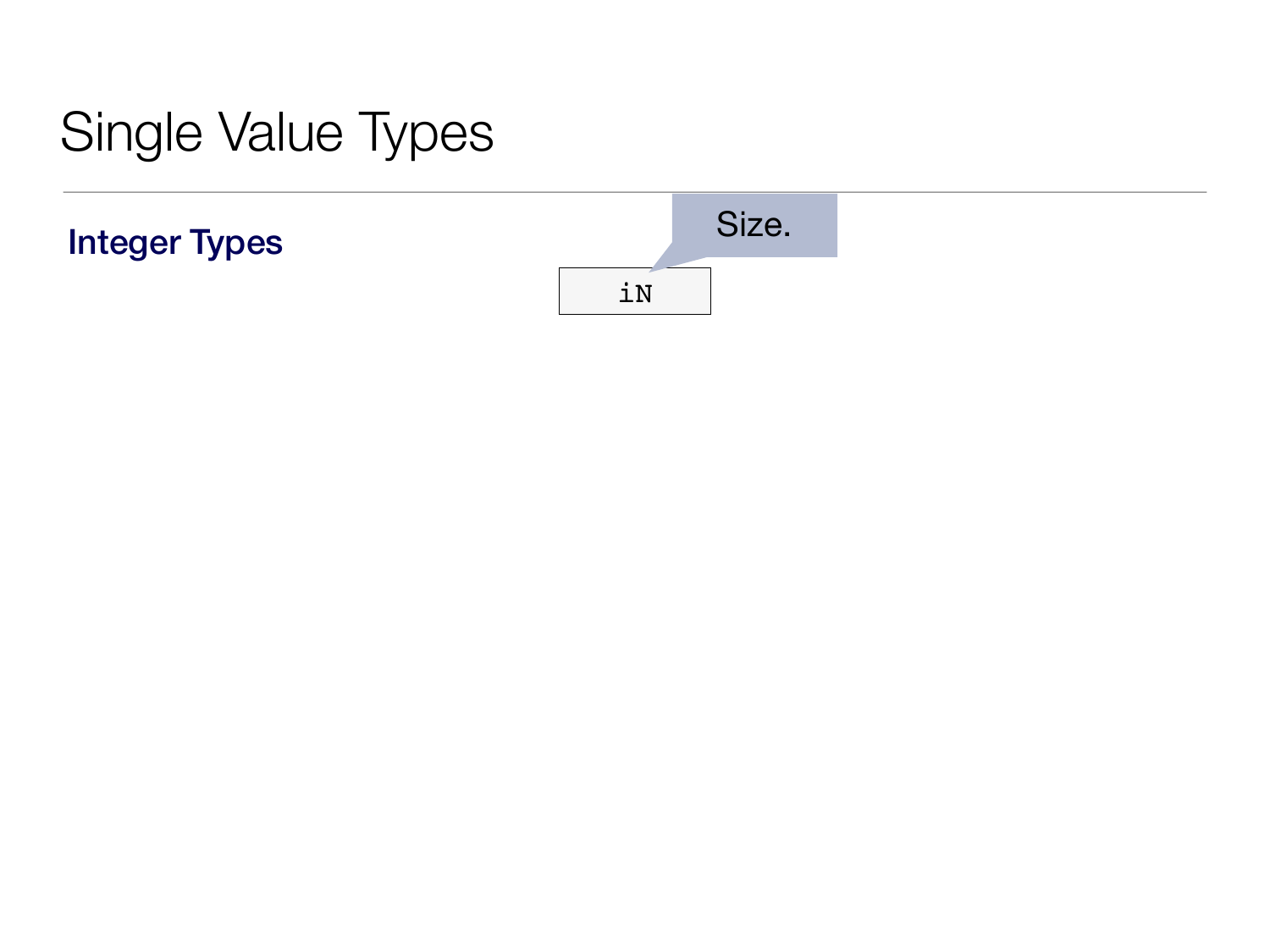![](_page_23_Figure_1.jpeg)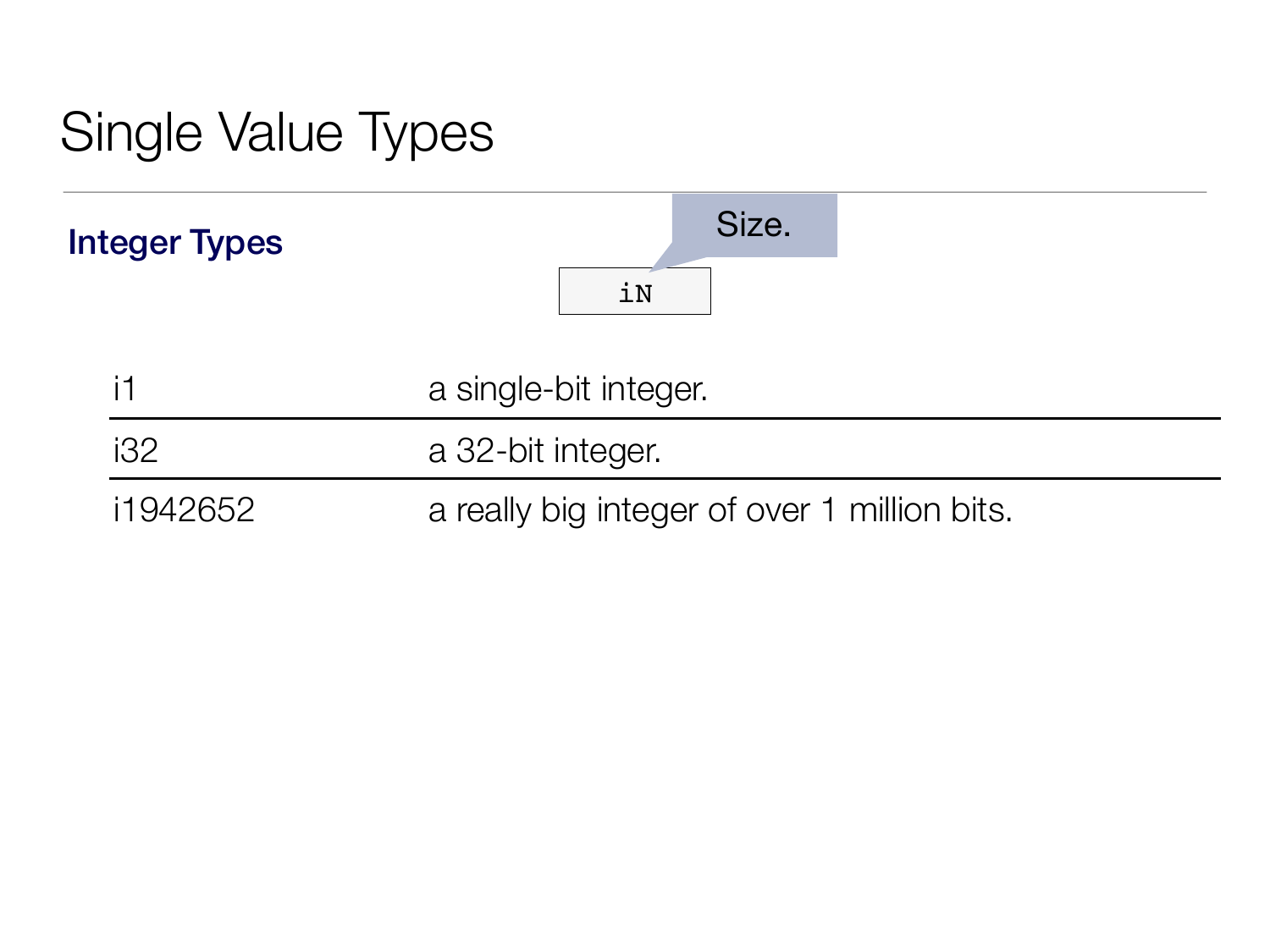![](_page_24_Figure_1.jpeg)

| half   | 16-bit floating point value |
|--------|-----------------------------|
| float  | 32-bit floating point value |
| double | 64-bit floating point value |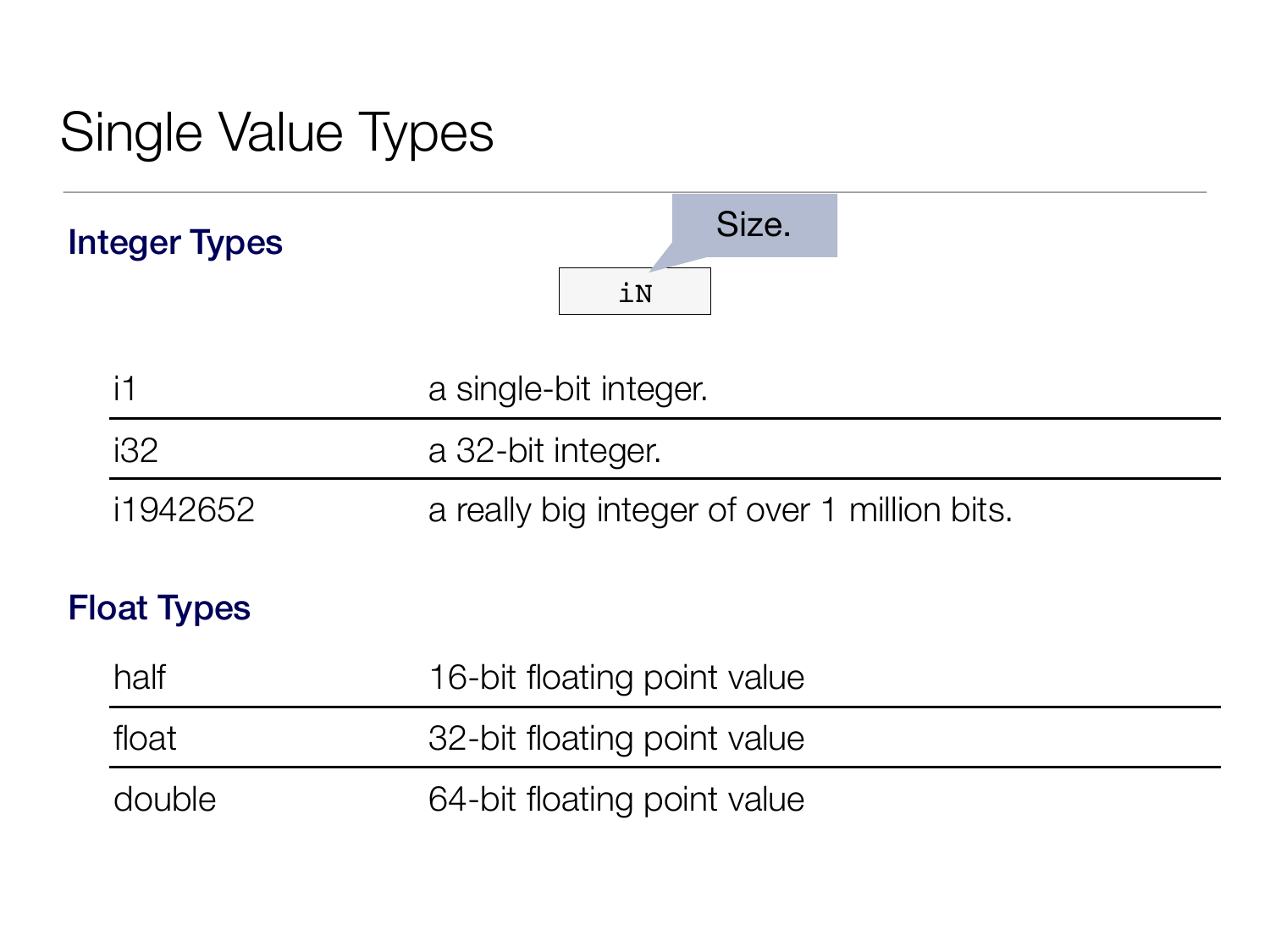### Functions and Void

#### Void

#### void

#### Function Types

<returntype> (<parameter list>)

| i32 (i32)                 | function taking an i32, returning an i32                                                         |
|---------------------------|--------------------------------------------------------------------------------------------------|
| float (i16, i32 $*$ ) $*$ | Pointer to a function that takes an i16 and a pointer<br>to i32, returning float.                |
| $i32$ ( $i8^*$ , )        | A vararg function that takes at least one pointer to i8<br>(char in C), which returns an integer |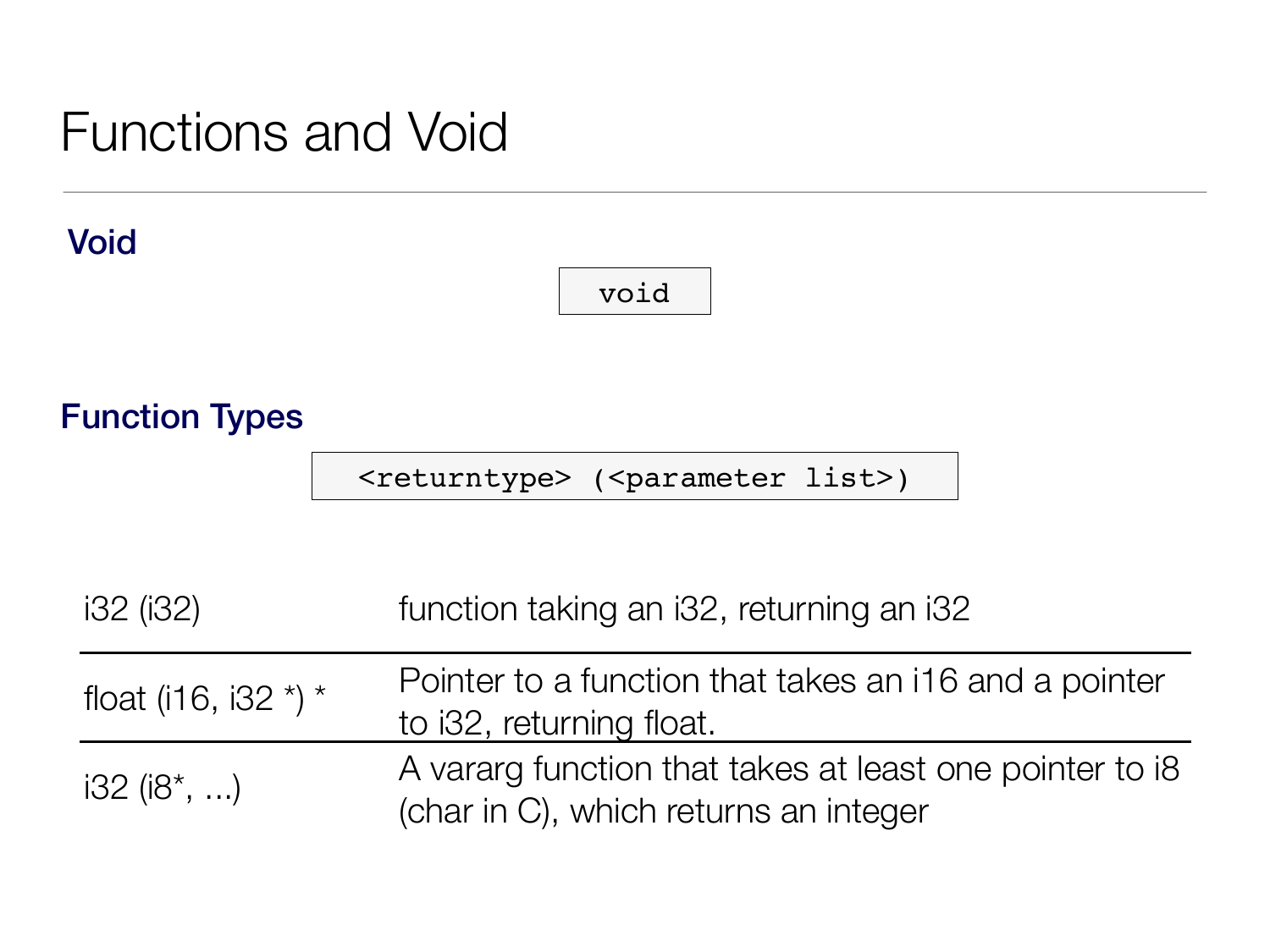![](_page_26_Figure_0.jpeg)

#### Function Types

<returntype> (<parameter list>)

| i32 (i32)                 | function taking an i32, returning an i32                                                         |
|---------------------------|--------------------------------------------------------------------------------------------------|
| float (i16, i32 $*$ ) $*$ | Pointer to a function that takes an i16 and a pointer<br>to i32, returning float.                |
| $i32$ ( $i8^*$ , )        | A vararg function that takes at least one pointer to i8<br>(char in C), which returns an integer |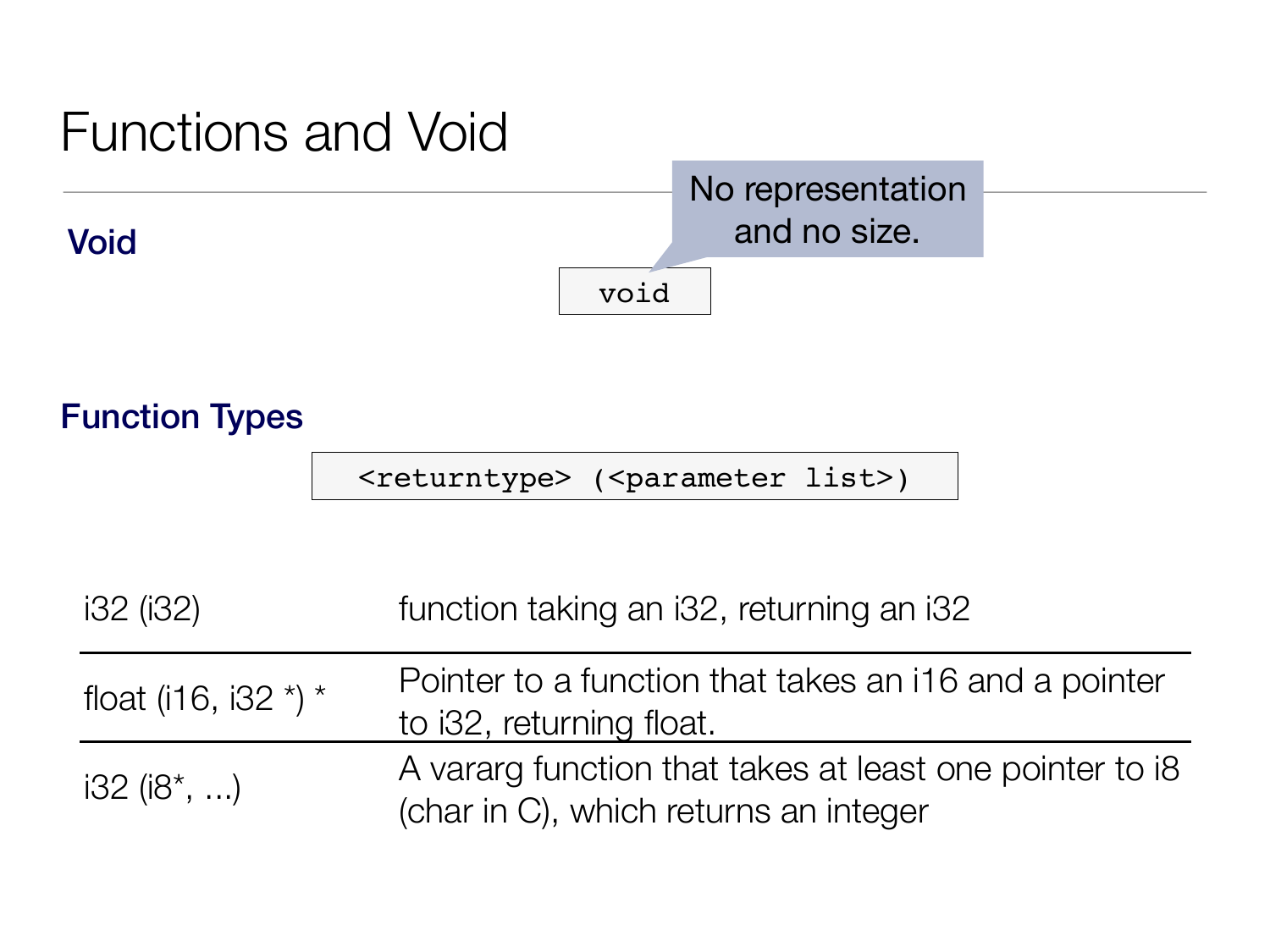### Pointers and Vectors

| <b>Pointer Types</b>  | <type>*</type>                                                       |  |  |
|-----------------------|----------------------------------------------------------------------|--|--|
| $[4 \times 32]^{*}$   | A pointer to array of four i32 values.                               |  |  |
| $i32$ ( $i32^*$ ) *   | A pointer to a function that takes an $i32^*$ , returning<br>an i32. |  |  |
| <b>Vectors</b>        | < <# elements> x <elementtype> &gt;</elementtype>                    |  |  |
| $<$ 4 x i32>          | Vector of 4 32-bit integer values.                                   |  |  |
| $<8 \times$ float $>$ | Vector of 8 32-bit floating-point values.                            |  |  |
| $2 \times 164$        | Vector of 2 64-bit integer values.                                   |  |  |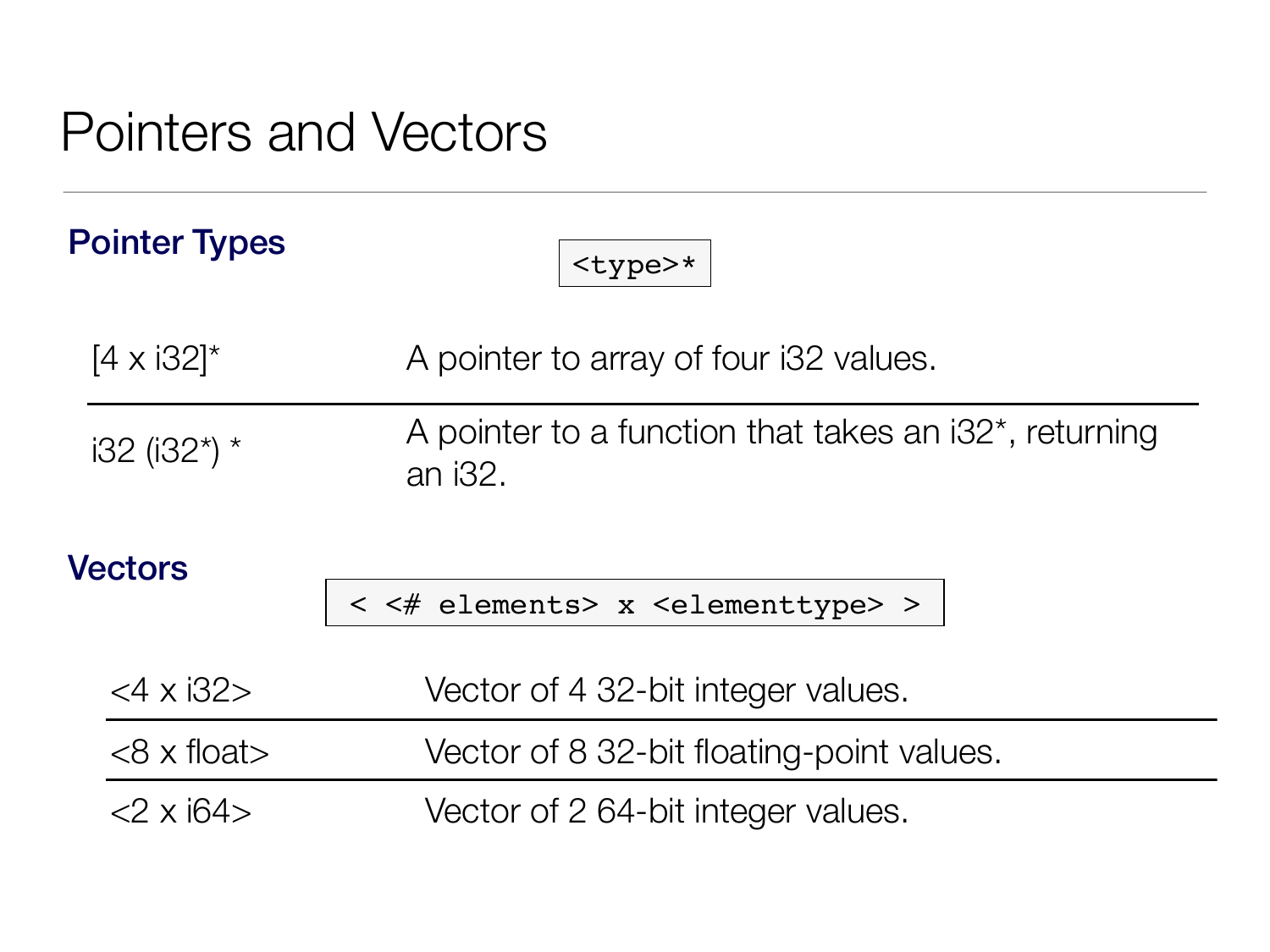### Arrays and Structs

#### Arrays Types

|                                        | [<# elements> x <elementtype>]</elementtype>           |
|----------------------------------------|--------------------------------------------------------|
| $[40 \times 32]$                       | Array of 40 32-bit integer values.                     |
| $[12 \times [10 \times \text{float}]]$ | 12x10 array of single precision floating point values. |
| $[2 \times [3 \times [4 \times 116]]]$ | 2x3x4 array of 16-bit integer values.                  |

#### Struct Types

|                          | $8T1 = type {  }$<br>$8T2 = type < {  } >$ | ; Normal struct type<br>; Packed struct type                                                                                       |
|--------------------------|--------------------------------------------|------------------------------------------------------------------------------------------------------------------------------------|
| $\{132, 132, 132\}$      | A triple of three i32 values               |                                                                                                                                    |
| { float, i32 (i32) $*$ } |                                            | A pair, where the first elem. is a float and the second element<br>is a pointer to a function that takes an i32, returning an i32. |
| $<$ { i8, i32 } >        |                                            | A packed struct has no alignment or padding                                                                                        |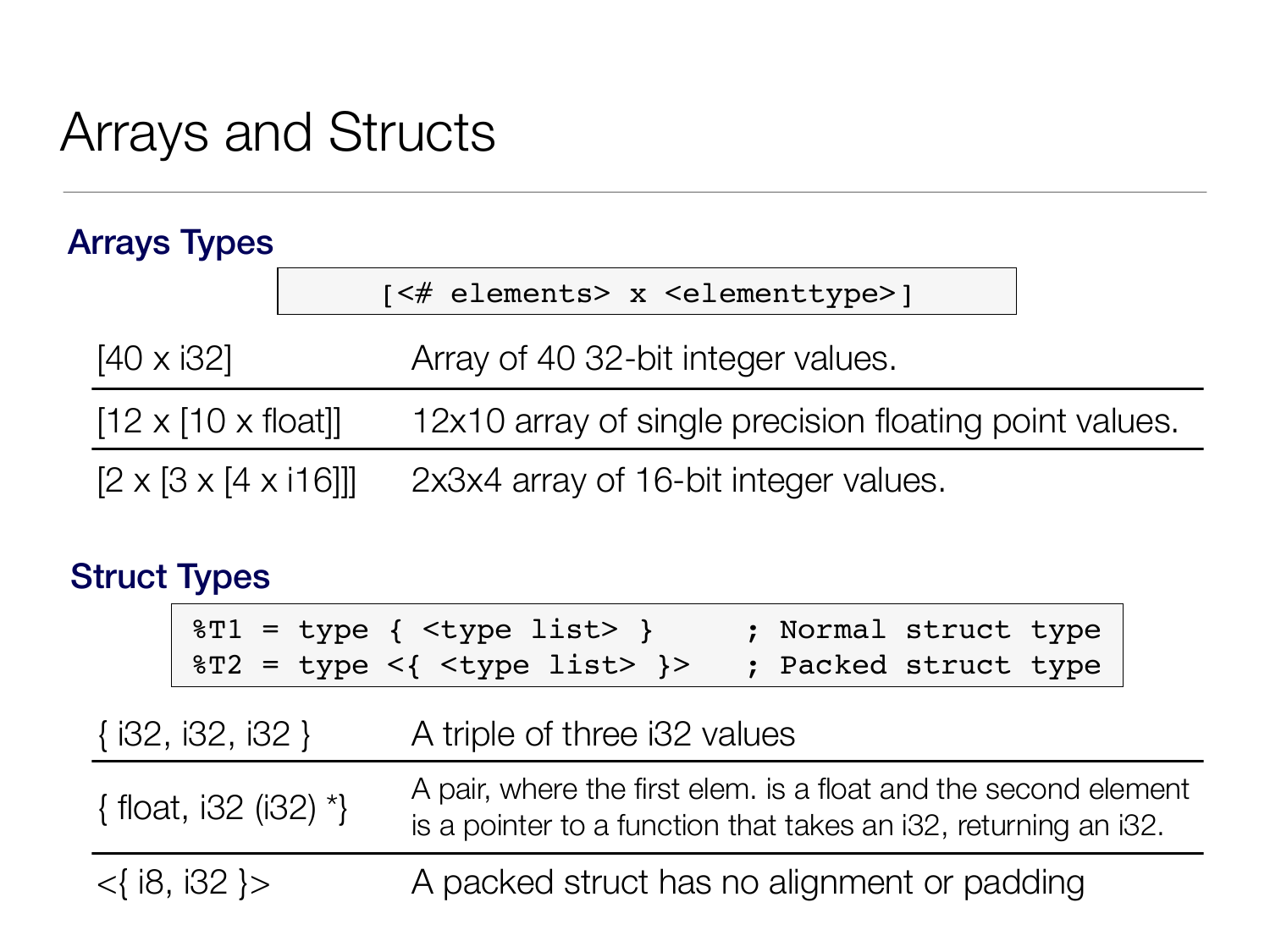### Arrays and Structs

| Unclear what this is for; |  |
|---------------------------|--|
| 0 means unknown?          |  |

[https://llvm.org/docs/GetElementPtr.html#what](https://llvm.org/docs/GetElementPtr.html#what-happens-if-an-array-index-is-out-of-bounds)happens-if-an-array-index-is-out-of-bounds

[<# elements> x <elementtype>]

[40 x i32] Array of 40 32-bit integer values.

[12 x [10 x float]] 12x10 array of single precision floating point values.

 $[2 \times [3 \times [4 \times 116]]]$  2x3x4 array of 16-bit integer values.

#### Struct Types

Arrays Types

| $8T1 = type {  }$            |  | ; Normal struct type |  |
|------------------------------|--|----------------------|--|
| $8T2 = type < { type 1ist>}$ |  | ; Packed struct type |  |

 $\{\text{float, i32 (i32) *}\}\$  A pair, where the first elem. is a float and the second element is a pointer to a function that takes an i32, returning an i32.

<{ i8, i32 }> A packed struct has no alignment or padding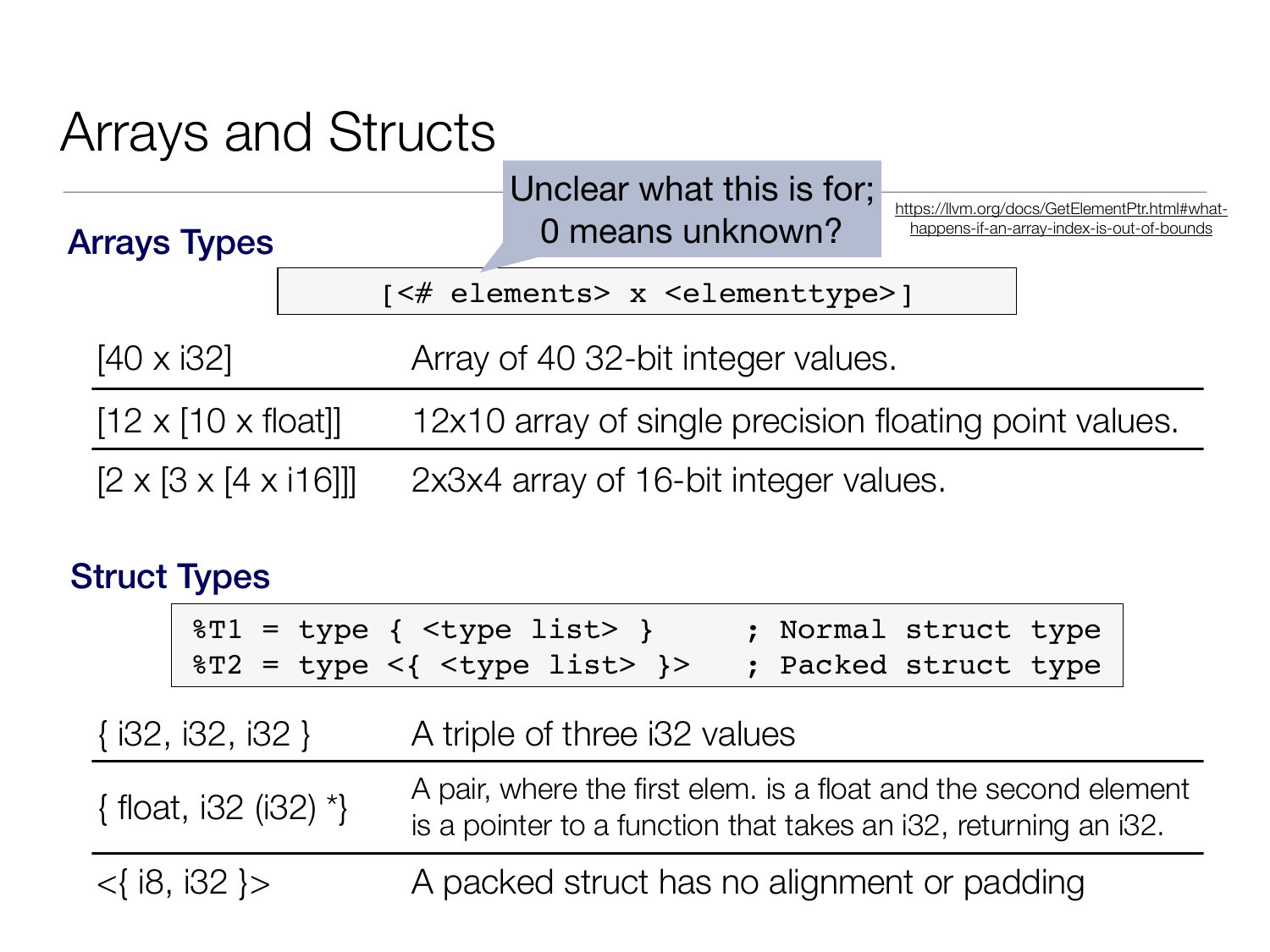### Generating LLVM Code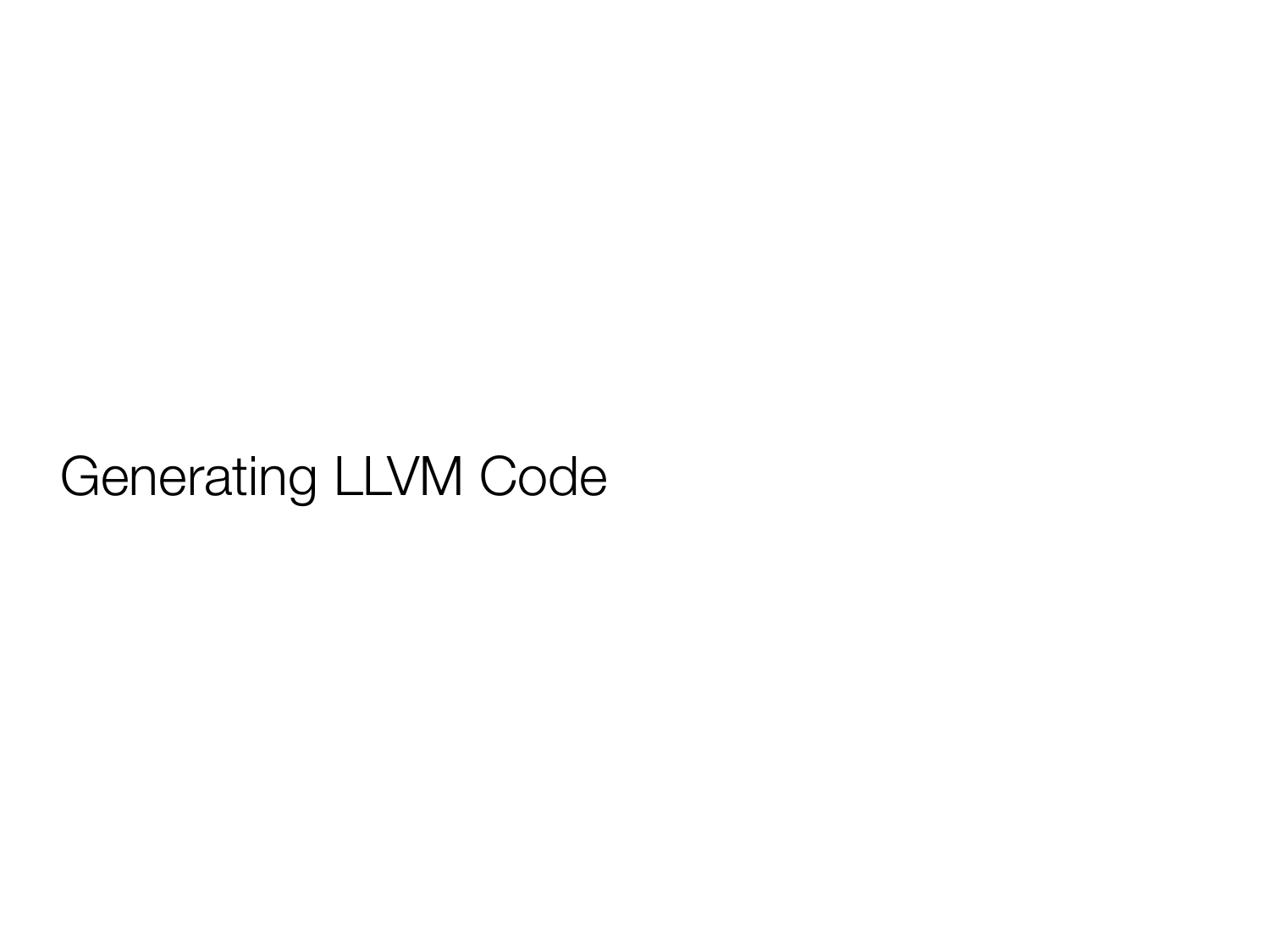# High-Level Approach

#### It is not necessary to directly produce SSA form:

- Allocate all variables on the stack
- Store instructions are not limited by SSA form

```
store i32 %x, i32* %p, align 4
```
- Use LLVM's mem2reg optimization to turn stack locations into variables
	- ‣ promotes memory references to be register references
	- ‣ changes alloca instructions which only have loads and stores as uses
	- ‣ introduces phi functions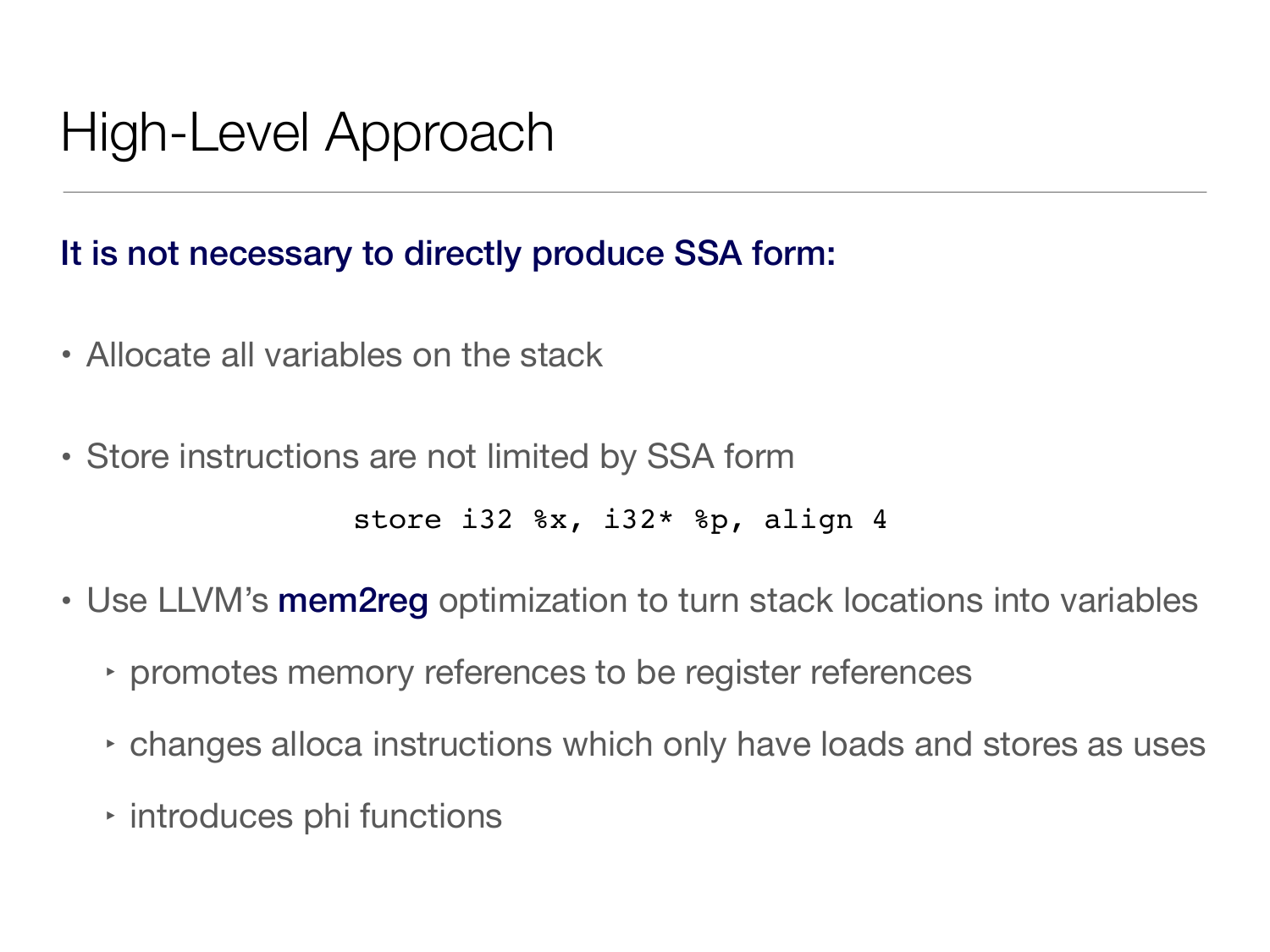#### Options **LLVM IR** In-Memory Data Structure

- Using the LLVM C++ interface & OCaml or Haskell bindings
- · Generating an LLVM assembly (.Il file) **LLVM IR**

```
\overline{\mathbf{a}}define i32 @main() #0 {
entry:
%retval = alloca i32, align 4
 %a = alloca i32, align 4
```
• Generating LLVM bitcode (.bc file)

...

42 43 C0 DE 21 0C 00 00 06 10 32 39 92 01 84 0C 0A 32 44 24 48 0A 90 21 18 00 00 00 98 00 00 00 E6 C6 21 1D E6 A1 1C DA **Carnegie Mellon** We can pause optimization and come back later. And come back later  $42\,$  A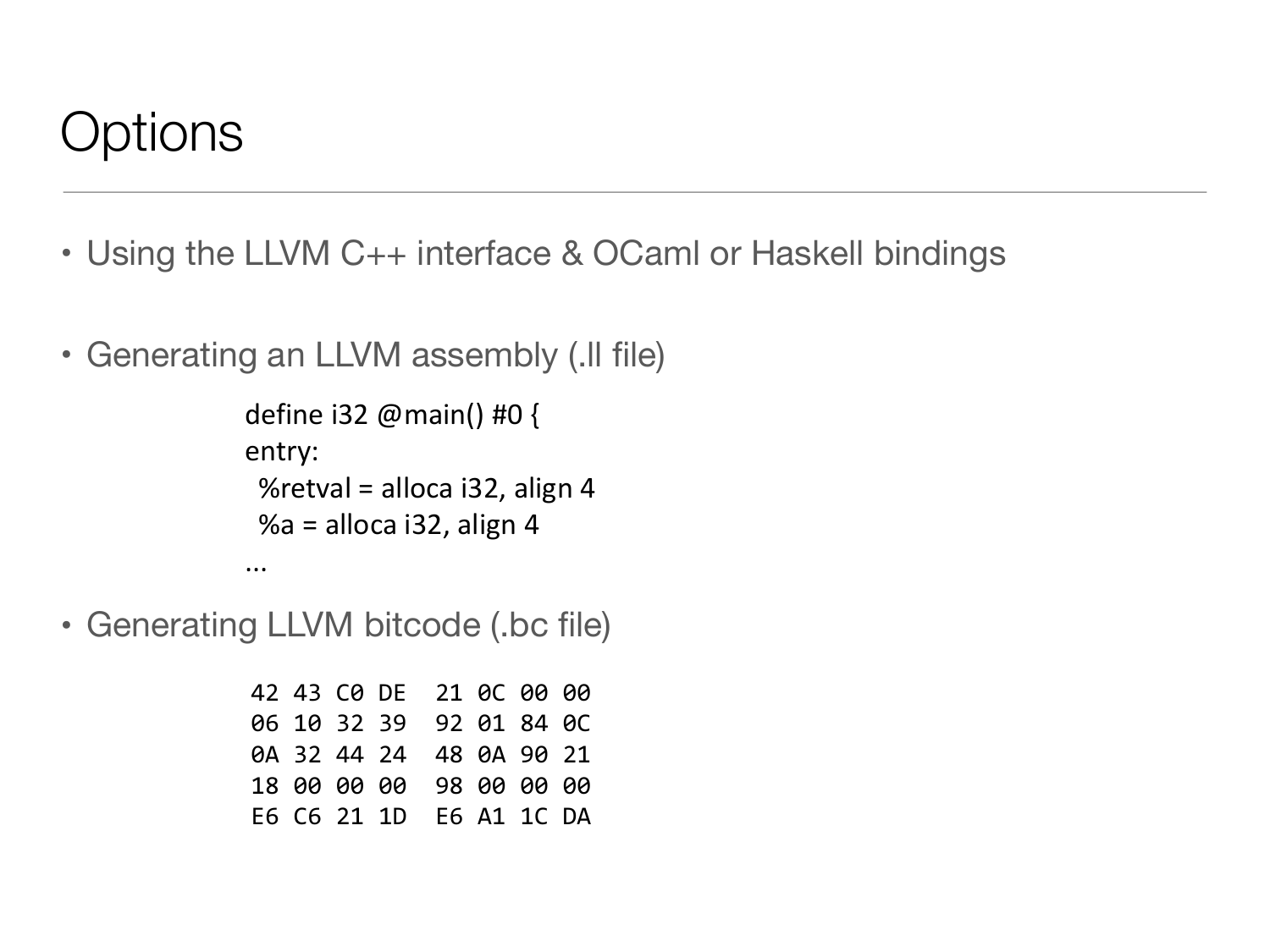#### Options **LLVM IR** In-Memory Data Structure

- Using the LLVM C++ interface & OCaml or Haskell bindings
- · Generating an LLVM assembly (.Il file) **LLVM IR**

define i32 @main() #0 { entry: %retval = alloca i32, align 4  $%a =$  alloca i32, align 4

• Generating LLVM bitcode (.bc file)

...

42 43 C0 DE 21 0C 00 00 06 10 32 39 92 01 84 0C 0A 32 44 24 48 0A 90 21 18 00 00 00 98 00 00 00 E6 C6 21 1D E6 A1 1C DA **Carnegie Mellon** We can pause optimization and come back later. And come back later  $42\,$  A

Recommended.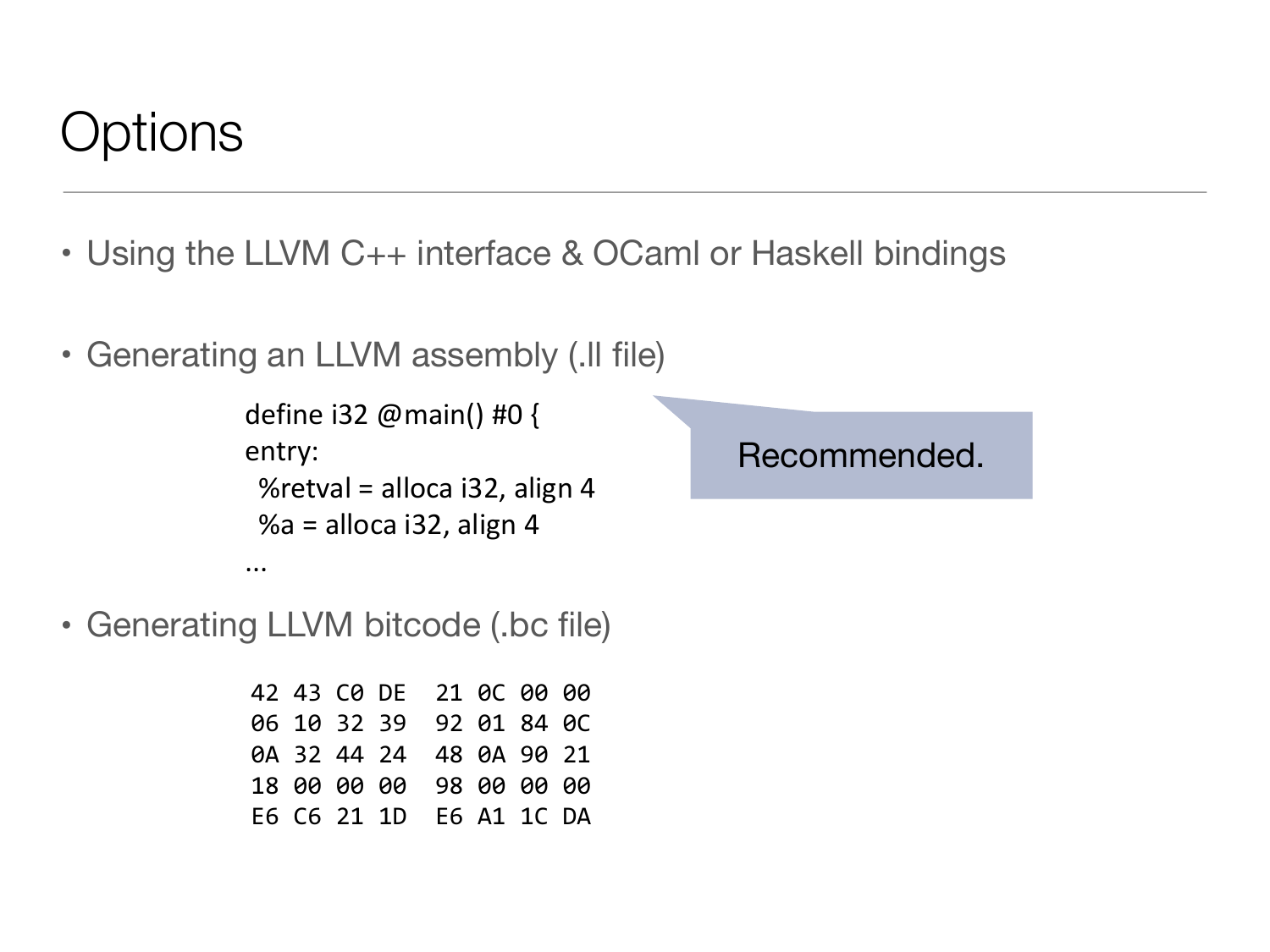# C++ Interface

![](_page_34_Figure_1.jpeg)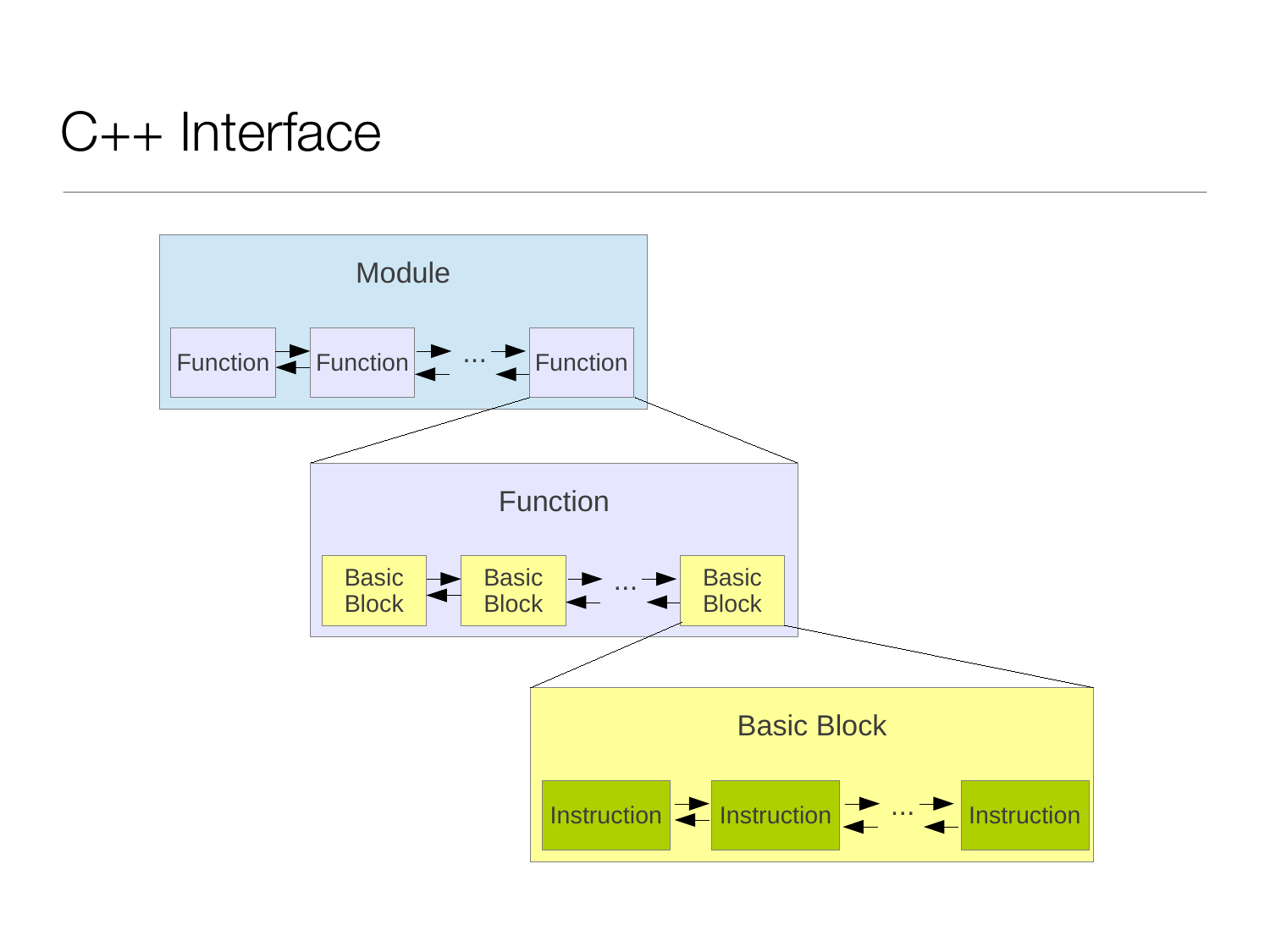#### C++ Interface **Doing Things The LLVM Way – Casting and Type Introspection**

- Object oriented
	- Instruction doubles as reference for written value

![](_page_35_Figure_3.jpeg)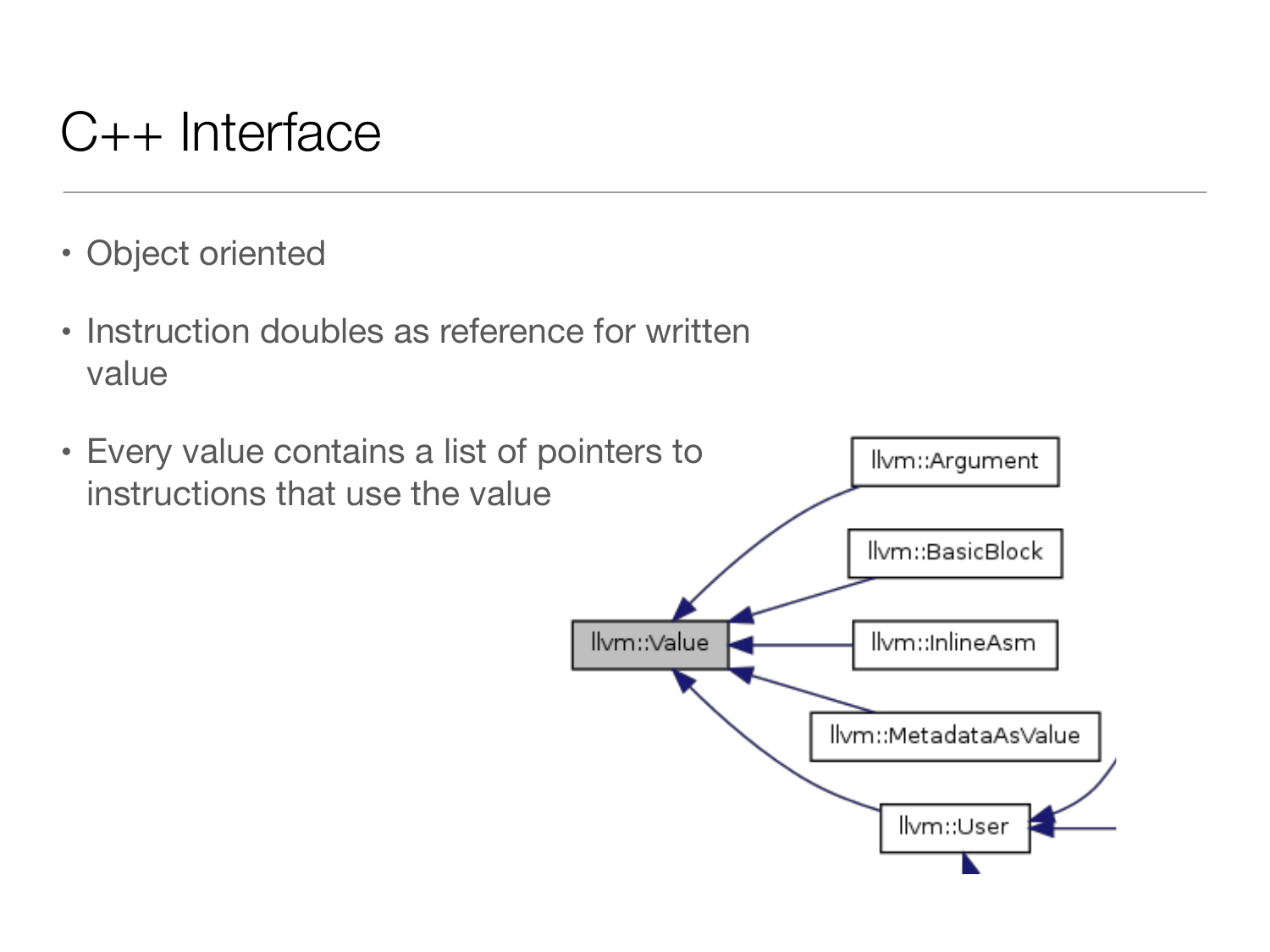```
.ll Files
```

```
; ModuleID = 'llvm.c'
target datalayout = "e-m:o-i64:64-f80:128-n8:16:32:64-S128"
target triple = "x86_64-apple-macosx10.10.0"
; Function Attrs: nounwind ssp uwtable
define i32 \elladd(i32 \ell x) #0 {
 \$1 = alloca i32, align 4
 \gamma = alloca i32, align 4
  store i32 %x, i32* %1, align 4
  store i32 8128, i32* %y, align 4
 82 = load i32* 81, align 4
 83 = load i32* 8y, align 4
 84 = add nsw i32 82, 83 ret i32 %4
}
; Function Attrs: nounwind ssp uwtable
define i32 @loop(i32 %n) #0 {
 81 = alloca i32, align 4
 xi = alloca i32, align 4
  store i32 %n, i32* %1, align 4
 82 = load i32* 81, align 4
  store i32 %2, i32* %i, align 4
  br label %3
; <label>:3 ; preds = %6, %0
 %4 = load i32* %i, align 4
  %5 = icmp slt i32 %4, 1000
  br i1 %5, label %6, label %9
; <label>:6 ; preds = %3
 87 = load i32* 8i, align 4
 88 = add nsw i32 87, 1 store i32 %8, i32* %i, align 4
  br label %3
; <label>:9 ; preds = %3
 \$10 = load i32* \$i, align 4
  ret i32 %10
}
attributes #0 = { nounwind ssp uwtable "less-precise-fpmad"="false"
"no-frame-pointer-elim"="true" "no-frame-pointer-elim-non-leaf"… }
!llvm.module.flags = !{!0}
!llvm.ident = ! \{ 11 \}!0 = !{i32 1, !"PIC Level", i32 2}
!1 = !{!"Apple LLVM version 7.0.0 (clang-700.0.72)"}
```